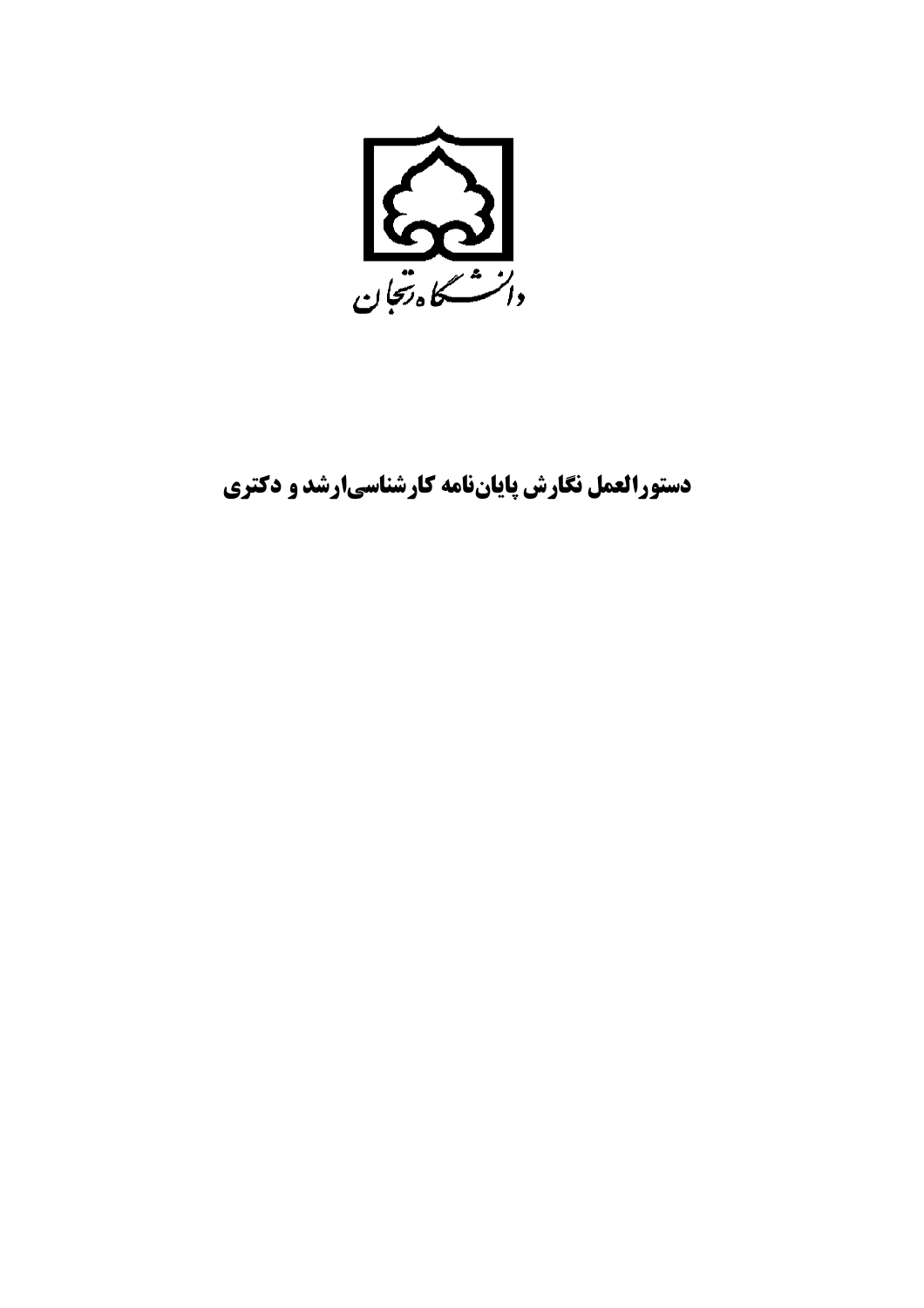## دستورالعمل نگارش پایاننامه کارشناسی ارشد و دکتری

جهت هماهنگی پایاننامههای ارائه شده در دانشگاه لازم است که دانشجویان نکات زیر را در تهیه و نگارش پایاننامه خود رعايت كنند:

## ۱- بخشهای پایاننامه و ترتیب قرارگیری آنها

پایاننامه تهیه شده باید حاوی بخشهای زیر با ترتیب ذکر شده باشد:

- مصفحه بسم ا.. الرحمن الرحيم
- صفحه ارزيابي پاياننامه توسط هيات داوران(طبق فرم پيوست)
	- صفحه عنوان ( مطابق فرم پیوست)
		- تقدیم (اختیاری)
			- تقدير و تشكر
	- تقدیر ازحمایت مال<sub>ی</sub> ( در صورت لزوم)
	- جکیده فارسی (حداکثر در یک صفحه )
	- فهرست مطالب (شامل عناوين اصلي و فرعي فصلها)
		- فهرست جدول ها (در صورت وجود)
			- فهرست شکا ها (در صورت وجود)
		- فهرست روابط رياضي (در صورت وجود)
		- فهرست علائم و اختصارات (در صورت وجود)
			- · فصلهای پایان نامه شامل:

\* دانشجویان می توانند با نظر استاد راهنما بخش نتایج و بحث را بهصورت یک فصل بنویسند.

- پي نويس،ا (در صورت وجود)
	- فهرست منابع
- پيوستها (در صورت وجود)

<sup>۱</sup> در این مجموعه کلمه پایان نامه به رساله دکتری نیز اطلاق می شود.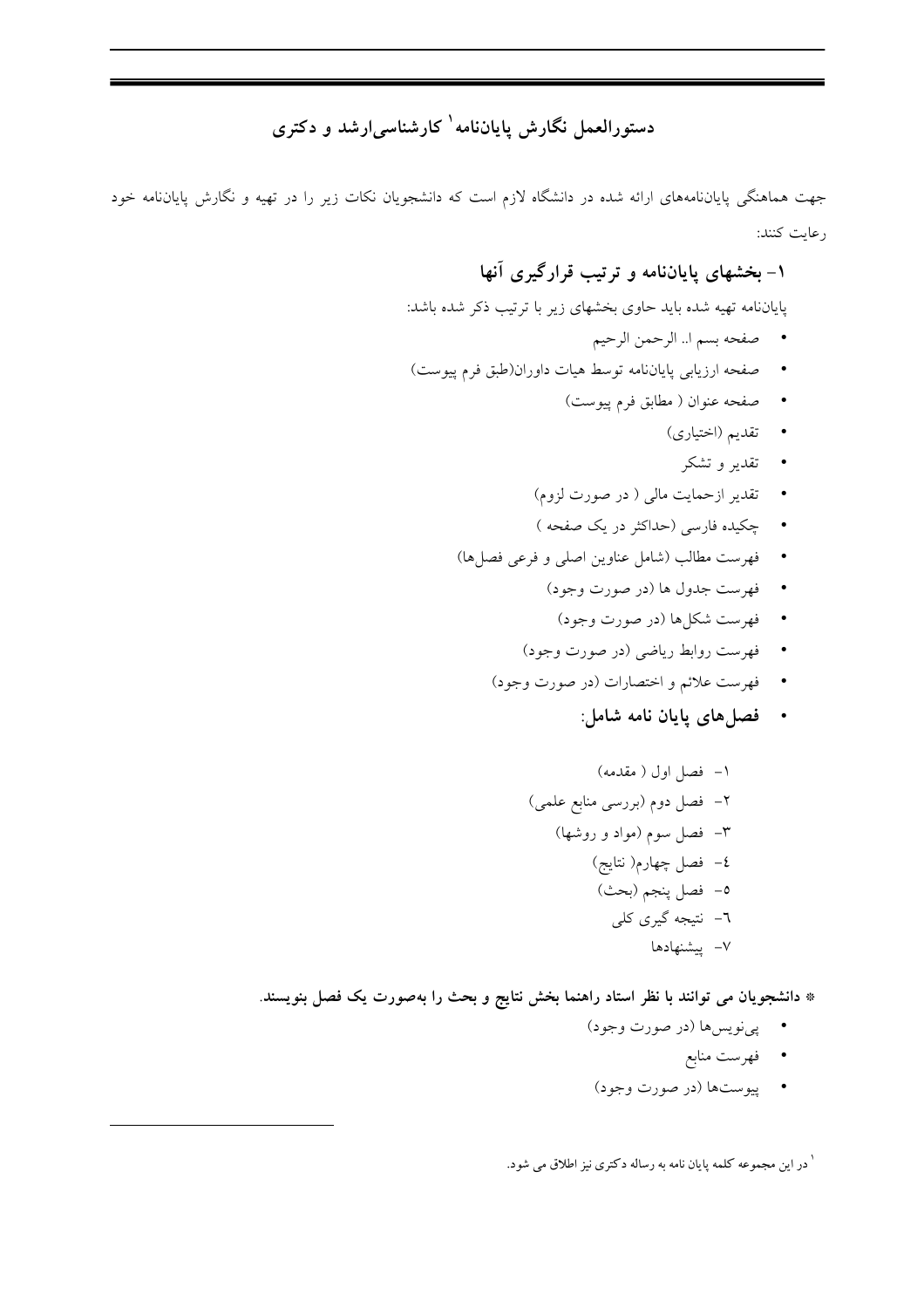- چکیدهٔ انگلیسی (حداکثر در یک صفحه )
- صفحهٔ عنوان انگلیسی ( مطابق فرم پیوست)
- فرم دریافت پایاننامه برای ارسال به پژوهشگاه علوم و فناوری اطلاعات ایران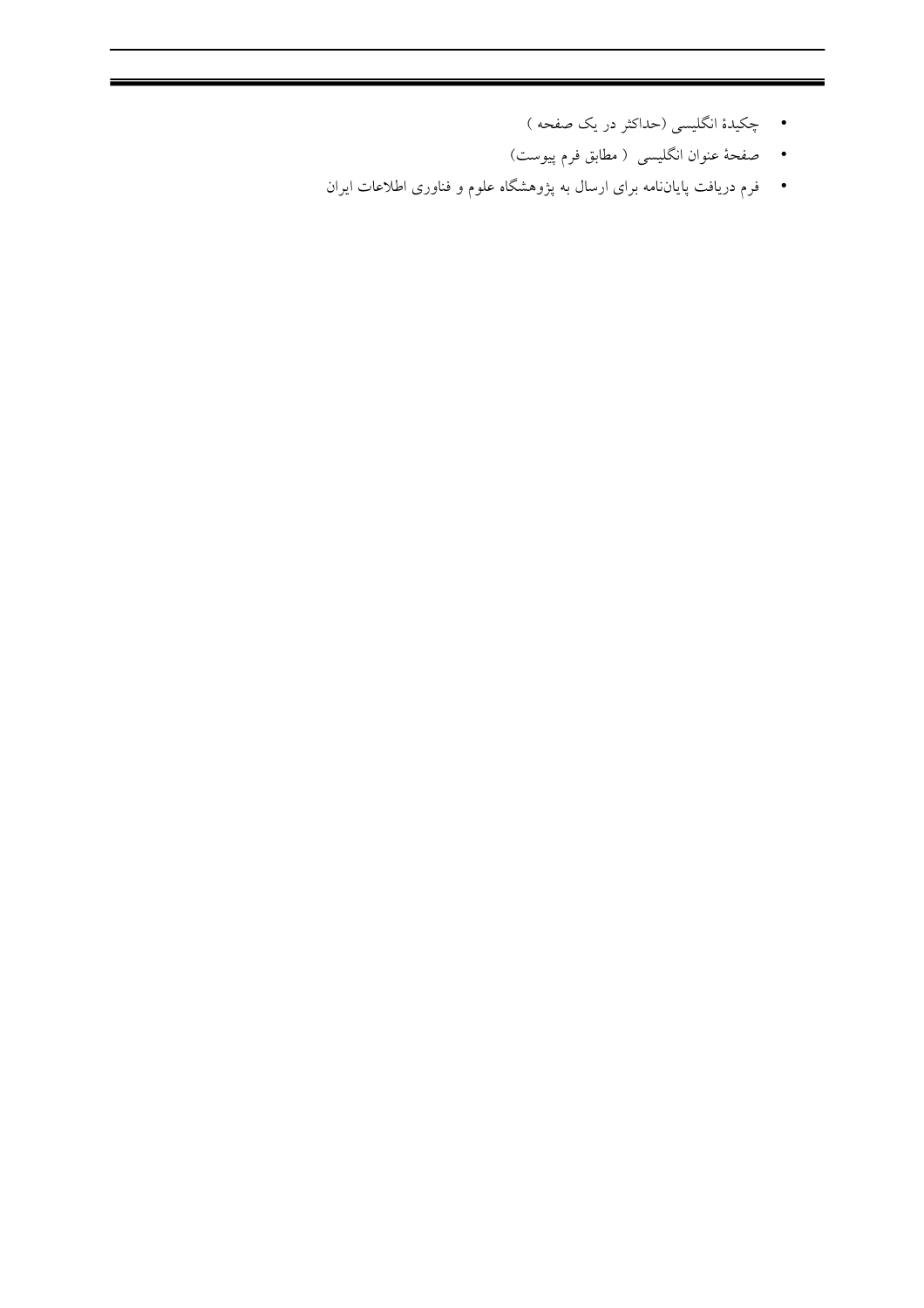۲– شیوه نگارش

تمام قسمتهای پایاننامه باید فاقد غلطهای املائی بوده و در آن از کلمات و عبارتهای سلیس و روان استفاده شود. همچنین سعی شود از واژههای فارسی به جای واژههای غیر فارسی استفاده شود (فرهنگهای انگلیسی به فارسی منتشر شده توسط فرهنگستان علوم جمهوری اسلامی ایران می توانند در این زمینه مورد استفاده قرار گیرند). رعایت قواعد دستور زبان فارسی همچنین قواعد اَیین نگارش نیز کاملاً ضروری است. به عنوان مثال رعایت نکات زير الزامي است:

- در نوشتار كلماتي مانند "مي شود" ، "مي گردد"، "تازهها" و … بين حرف "ي" و حرف بعدي همچنين بین دو حرف "ه" از نیم فاصله استفاده گردد و از نوشتن این کلمات به صورت "میشود" و یا "می شود" خودداري شود.
	- بعد از قرار دادن علامت نقطه یا کاما یک کاراکتر فاصله منظور شود. ولی قبل از أنها نباید فاصله باشد.
		- شروع هر پاراگراف به اندازه نیم سانتی متر داخل تر قرار داشته باشد.
- در نگارش به جای علامت " ء " از حرف " ی " و یا "أ" استفاده شود. مثال: به جای "اجزاء" از اجزای به جای هیئت از هیأت استفاده شود.
- كلماتي كه فارسي أنها تلفظ انگليسي همان كلمه است زماني كه جمع بسته مي شوند علامت " ها" جمع بهصورت جداً و با يک نيم فاصله نوشته مي شود: مثال ژنها

علاوه بر موارد ذکر شده در کل پایان نامه نکات زیر رعایت گردد:

#### ۲–۱– کاغذ مورد استفاده

کلیه قسمت های پایاننامه باید روی کاغذ سفید مرغوب (بصورت تکرو) تایب گردد و ابعاد کاغذ مورد استفاده ۲۹/۷ × ۲۱/۰ سانتی متر (کاغذ A4) باشد.

#### ۲-۲- فاصلهگذاری و حاشیهبندی

فاصله سطرها در تمامی پایاننامه برابر یک ونیم سانتی متر میباشد. حاشیهٔ سمت راست و بالا مساوی ۳ سانتی متر و حاشیهٔ سمت چپ و پایین برابر ۲/۵ سانتی متر منظور میشود. این حاشیهها باید در سرتاسر پایاننامه رعایت شود. در صورتی که در برخی موارد اندازهٔ شکلها یا جدولها بزرگتر از فضای داخل حاشیه باشد، با کوچک کردن آنها و یا با استفاده از کاغذ A3(به صورت تاخورده) و یا چاپ متن بصورت Landscape''، حاشیه رعایت مے گر دد.

#### ۲-۳- شماره گذاری صفحات و شماره گذاری عناوین متن اصلی

شماره صفحات آغازين (از فهرست مطالب تا اول مقدمه) به حروف نوشته مي شوند مانند: (الـف،ب،ج و …) و پس از آن تمامی صفحات متن اصلی که از مقدمه شروع می شود با اعداد شمارهگذاری مـیشـوند. شـمارهگـذاری صفحات شامل صفحههای محتوی شکل، جدول، منابع، و پیوستها نیز میگردد. شمارهٔ صفحات بعدی با عــدد در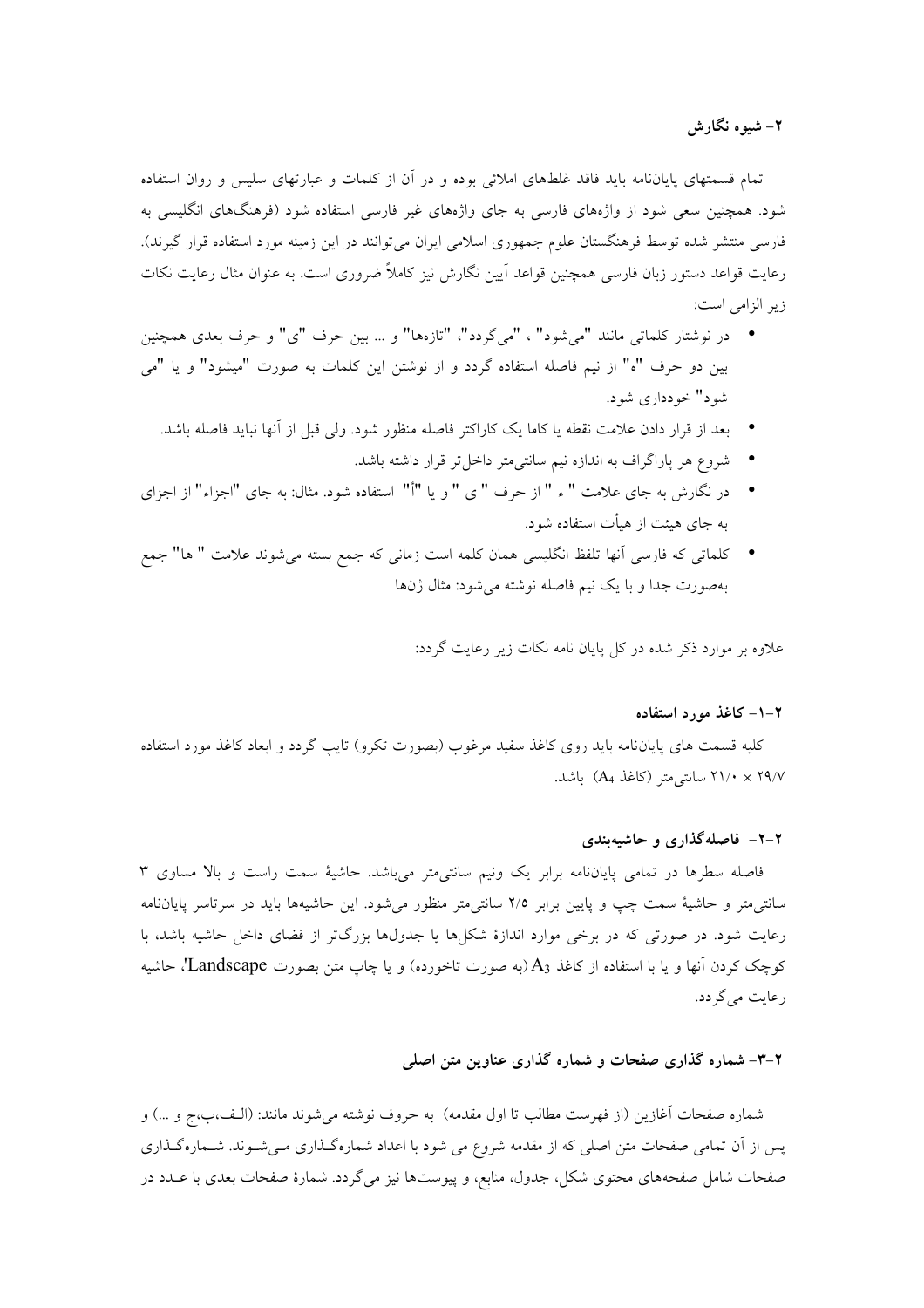يايين صفحه بصورت وسط چين قرار مي گيرد. اولين صفحه هـر فصـل (صـفحهٔ عنـوان) نيـز داراي شـماره پنهـان خواهد بود.

در داخل متن اصلی بخشها و زیربخشها به عدد شمارهگذاری می شوند. به طوری که شماره فصـل در سـمت راست و شماره بخش، بعد از آن آورده می شود. مثلاً ۳ـ۲ــ ٤ بیان کننده زیربخش ٤ از بخش ٢ از فصل ٣ است.

#### ٢-٤- جدولها وشكلها

تمامی شکلها (تصویرها، نمودارها، منحنیها) و جدولها باید با کیفیت مناسب تهیه شوند، به گونــهای که كيي تهيه شده از آنها از وضوح كافي برخوردار باشد. تصويرها، نمودارها و منحنيها با لفظ شكل ناميده مي شوند. تمامی شکل ها و جدولها باید به ترتیب قرارگیری در هر فصل شمارهگذاری شوند. مثلا" برای جدولهای فصل ۲، جدول ۲ـ۱، جدول ۲ـ۲ و … براي جدولهاي فصل ۳، جدول ۳ـ۱ و … . عنوان جدول در بالاي آن و عنوان شكل در زیر آن ذکر می گردد. عنوان جدول یا شکل باید کاملا گویا بوده و خواننده بدون مراجعه به متن متوجه منظور نویسنده شود.چنانچه جدول یا شکلی از مرجعی آورده شده است، مرجع در عنوان جدول یا شکل ذکر میگردد. همچنین لازم است به کلیه شکلها و جدولها، در متن ارجاع شده باشد. مثال : (برگرفته از اقدمی و همكاران،١٣٨٩)

#### $1 - 0 - 7$  و نو سر ها

در صورتی که یک عبارت یا واژه نیاز به توضیح خاصی داشته باشد ، توضیح را میتوان به صورت زیرنویس در همان صفحه ارائه نمود. در این صورت عبارت یا واژه توسط شمارهای، که به صورت کوچک در بالا و سمت چپ اّن چاپ می شود، مشخص شده و در زیرنویس توضیح مربوط به اّن شماره ارائه می شود. مطالب زیر نویس نباید از سه سطر بیشتر شود. چنانچه زیر نویس بیش از چهار سطر است، باید به بخش پی نویسها در آخر پایاننامه منتقل گردد.

#### ۲-٦ ـ ذکر اعداد در متن

در مورد اعداد صحیحی که در داخل متن نوشته می شود (غیر از جدول ها و نمودارها) هرگاه عدد کمتر از ۱۰ باشد با حروف نوشته می شود ، مثل چهار یا هفت؛ و هر گاه ۱۰ و بزرگتر از ۱۰ باشد به صورت عدد نوشته می شود، مثل ٤٦ يا ١٣. اگر شروع جمله با عدد است به صورت حروف نوشته خواهد شد. در صورتي كه بعد ازعدد واحدی نوشته می شود آن عدد بصورت عددی نوشته می شود مثل ۸ کیلوگرم . برای مشخص کردن دامنه داده ها از کلمه "تا" استفاده می شود مثل ۱۳تا۱۸. برای مشخص کردن اعداد اعشاری از (/) استفاده می شود مثل ۱۲/٤، و چنانچه درصد مورد نیاز است بجای علامت ً ٪ ً از کلمه درصد در سمت چپ عدد استفاده می شود. مثال ٤٤ در صد.

٢-٧- ذكر اسامى علمى در متن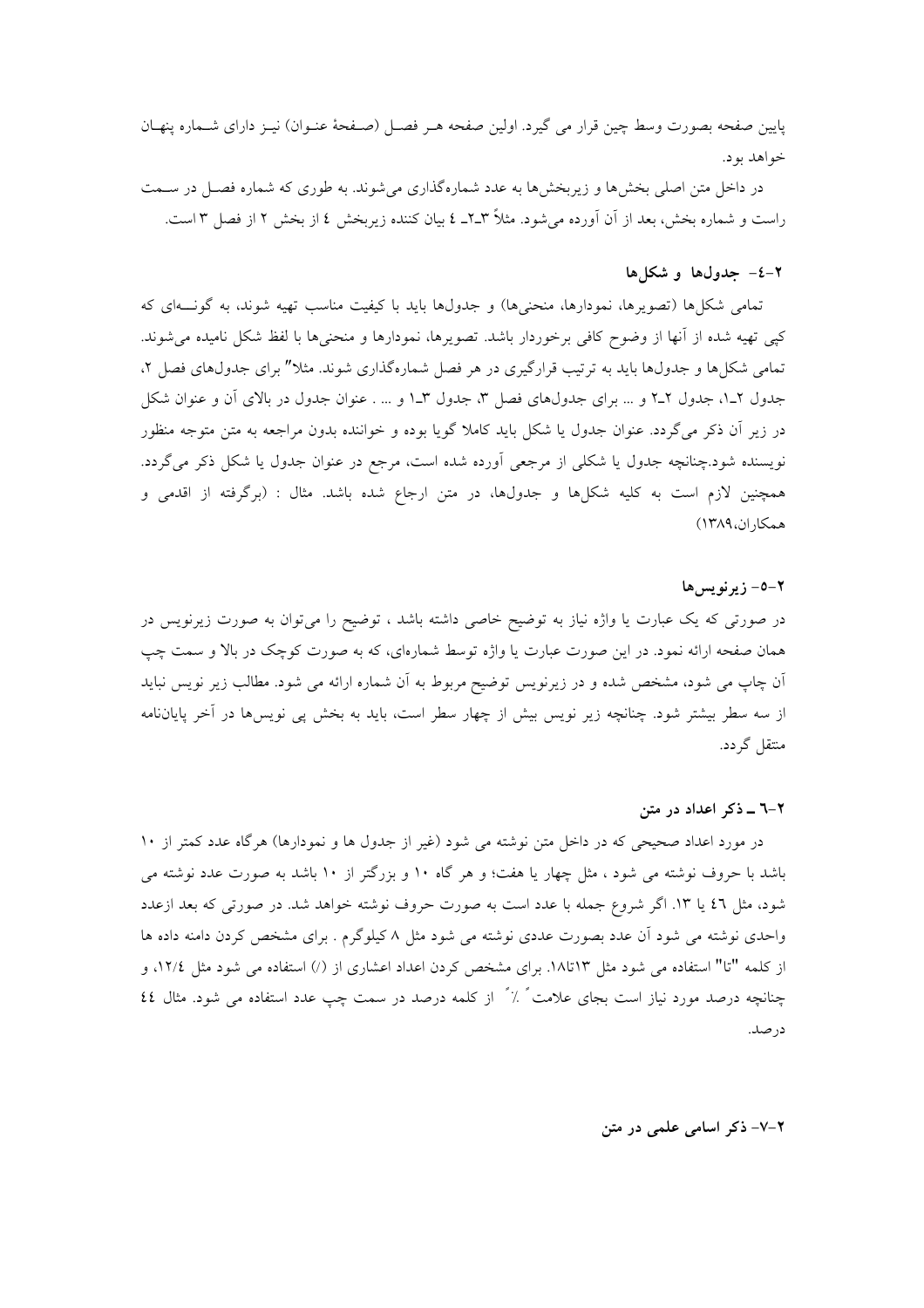کلیه اسامی علمی موجودات زنده در متن پایاننامه به صورت لاتین نوشته میشود. هر نام علمی از دو بخش نام جنس ، نام گونه بهمراه نام مؤلف(در اغلب موارد) تشکیل شده است که نام جنس و گونه به صورت مورب ( ایتالیک) و نام مؤلف به صورت معمول نوشته می شود. در متن زمانی که برای اولین بار به نام علمی اشاره می شود نام به صورت کامل آورده می شود ولی در دفعات بعد نام جنس به صورت مخفف نوشته می شود و نیازی به ذکر نام مؤلف نيست.

مثال: (نام علمی گندم نان) برای بار نخست .Triticum aestivum L و در دفعات بعدی T. aestivum خواهد بود. در صورت لزوم اسم زیر گونه قبل از نام مولف بصورت ایتالیک آورده می شود.

اگر تعداد افراد تا دو نفر باشد نامخانوادگی هر دو ذکر شود و اگر تعداد افراد بیش از دو نفر باشد ابتدا نام خانوادگی نفر اول ذکر شده و سپس کلمه " وهمکاران " ذکر شود.

مثال:

جعفري (١٣٨٩) با كاربرد هورمون سيتوكنين در آزمايش خود نتيجه گرفت.......

هورمون سيتوكنين محرك رشد گياهي است (جعفري،١٣٨٩).

محمدی و یاوری (۱۳۸۸) همبستگی مثبت و معنیداری.......

اصغری و همکاران (۱۳۸۷) اعلام کردند مهمترین علت کاهش فتوسنتز .....

..... یکی از عوامل مهم تعیین هدایت روزنهای است ( احمدی و همکاران، ۱۳۸۲).

نکته: اگر مراجعی که در آخر جمله یا داخل متن ذکر می شوند بیش از یک مورد باشند منابع را به ترتیب سال آنها از قديم به جديد قرار ميدهيم.

سلیمانی (۱۳۸۵) همچنین محمدی و اصلانی (۱۳۸۸) اشاره کردهاند که میزان عملکرد دانه ...

... كاهش توليد شير بر اثر تنش گرما است ( افتخاري، ١٣٨٢ و راهنما و همكاران، ١٣٨٨)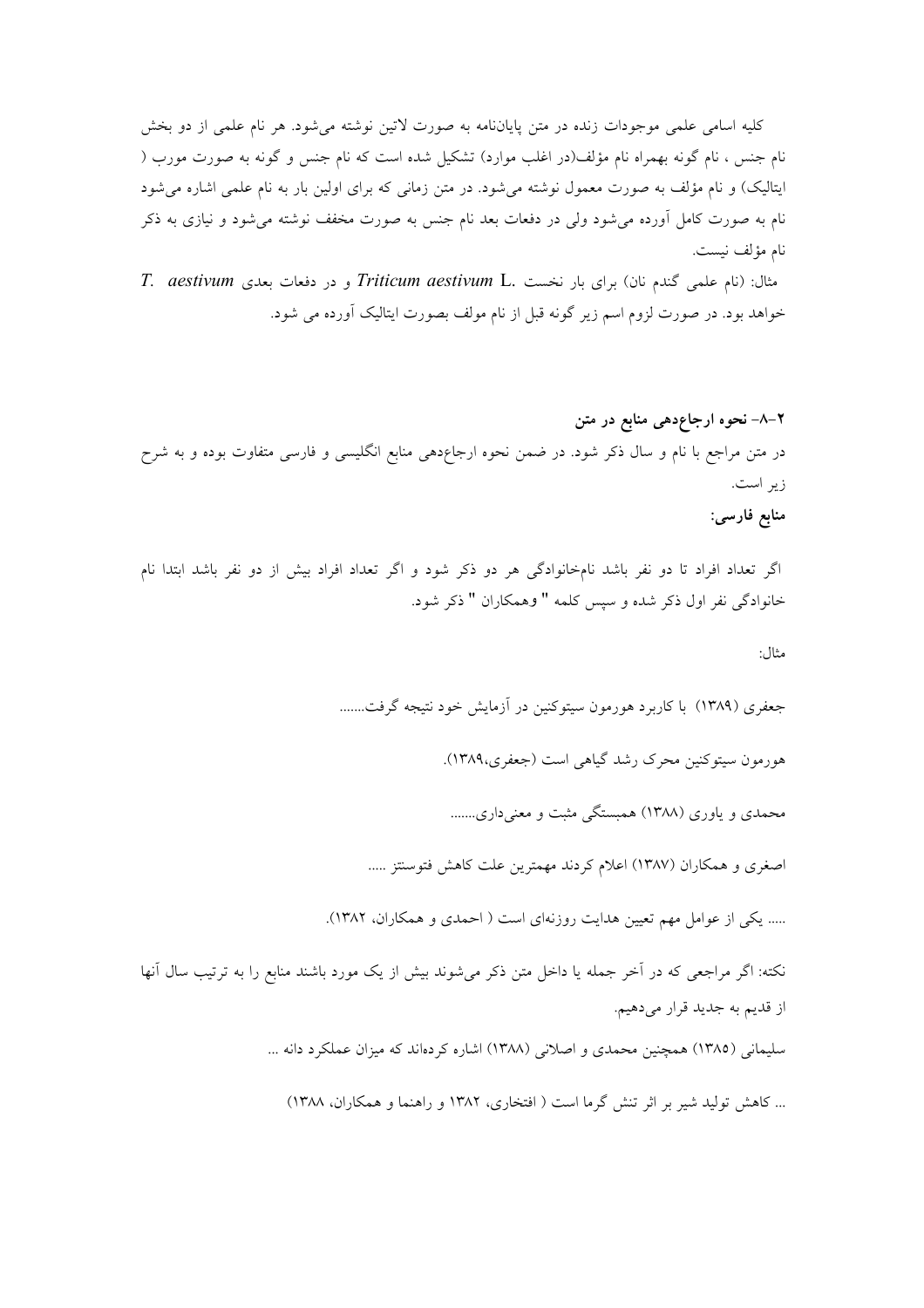در صورتی که در همان سال از یک مولف چند منبع استفاده شود منابع به صورت …. a,b ویا الف ، ب و…. اَورده می شود.

منابع انگلیسی:

در مورد منابع انگلیسی اگر نام شخص در متن جمله آورده شود نام شخص به صورت فارسی نوشته شده و سپس در پاورقی به صورتی که در بخش زیرنویسها توضیح داده شد بهصورت انگلیسی آورده میشود. ولی اگر نام نویسنده در انتهای جمله ذکر گردد نام نویسنده به صورت انگلیسی نوشته میشود. نحوه آوردن اسامی مانند حالت قبل است با این تفاوت که به جای کلمه همکاران اصطلاح .et al اَورده میشود.

هایکینز <sup>۲</sup> ( ۲۰۰۸) مهمترین عامل کاهش کارایی فتوسنتز را ......

... هزينهبر بودن ارزيابي عملكرد از ديگر مشكلات اين نوع آزمايشات است (Clark, 1991).

... كه ژنهاى كنترل كننده آن هنوز مشخص نيست (Lilley and Ludlow, 1996).

... با بروز تنش كارايي أن كاهش مي بابد (Richards et al., 2009). در مورد جدا کردن رفرنس های متوالی انگلیسی در انتهای جمله از ; استفاده می شود.

٢-٩- سيستم واحدها

سیستم واحدهای مورد استفاده در پایاننامه، سیستم بین المللی متریک (SI) می باشد. در صورت استفاده از واحدهای دیگر معادل متریک آن در پاورقی درج گردد.

#### ۲–۱۰– اندازه و نوع قلمهای مورد استفاده

جهت هماهنگی و یکنواخت شدن پایان نامهها قلمهای انتخابی برای تایب متون فارسیB lotus و برای متون انگلیسی Times New Roman و با اندازههای ذکر شده در جدول زیر انتخاب شوند.

| اندازه قلم |         | نوع متن                    |  |
|------------|---------|----------------------------|--|
| انگلیسی    | فارسى   |                            |  |
| 16\Bold    | ۱۸ سیاه | عنوانها و نام فصلها        |  |
| 14\Bold    | ١٦ سياه | بخشها (عنوانهای تکشمارهای) |  |

 ${}^{2}$ Hopkins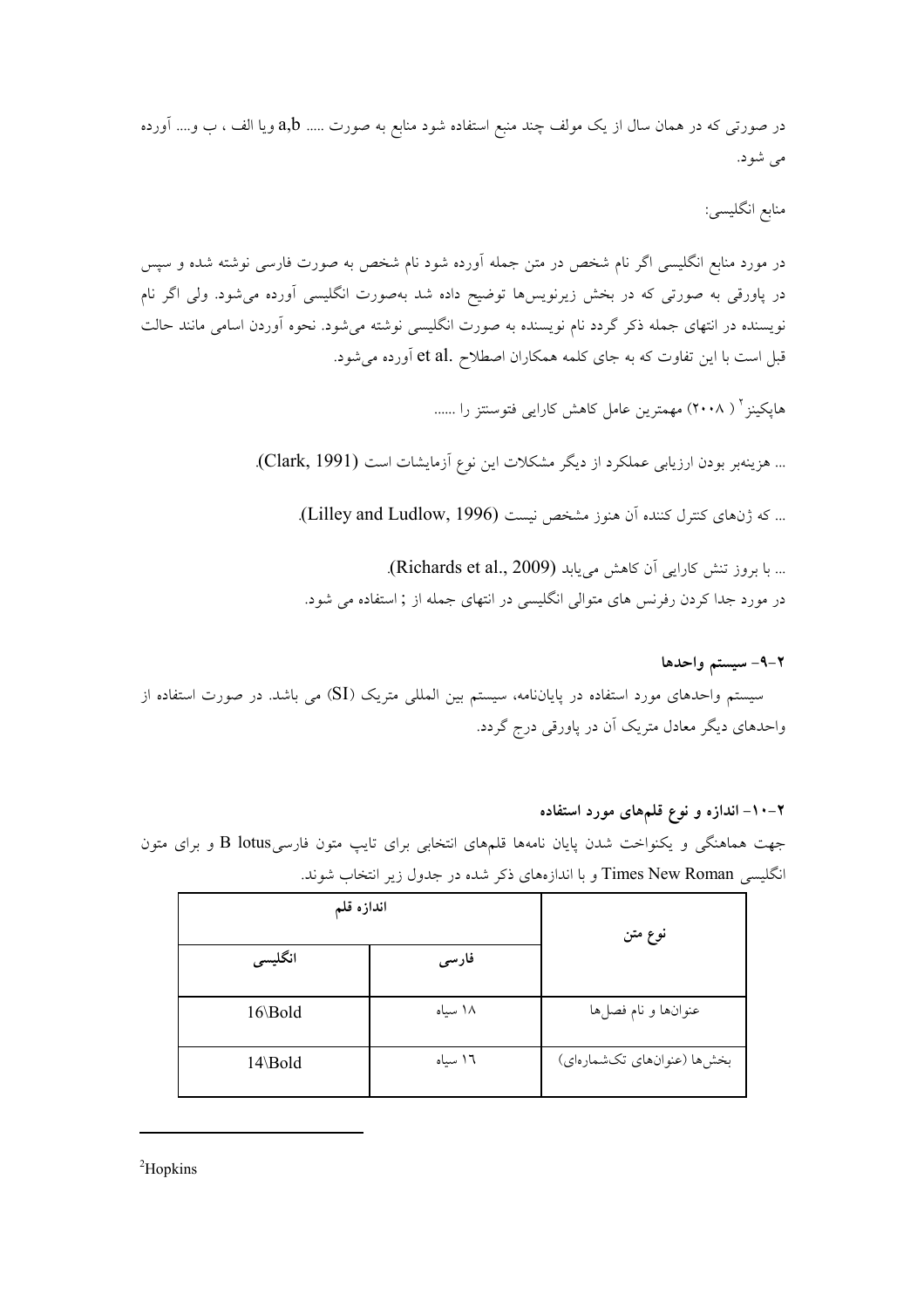|         |                | $-\tau$                                             |
|---------|----------------|-----------------------------------------------------|
| 13\Bold | ١٥ سياه        | زيربخشها (عنوان دوشمارهاي)<br>$\upgamma - \upgamma$ |
| 12\Bold | ١٤ سياه        | عنوان سهشمارهای و بیشتر<br>$Y - 1 - Y$              |
| 12      | $\lambda$      | متن اصلى                                            |
| 10      | $\setminus$    | زيرنويس                                             |
| 12      | $\lambda$      | منابع و مأخذ( بصورت single)                         |
| 12      | $\backslash$ { | چکیده( بصورت single)                                |
| 10      | $\gamma$       | شماره و عنوان جدولها و شکلها                        |

۲-۱۱ - روابط ریاضی و فرمولها

فرمولها در هر فصل به طور جداگانه و به ترتیبی که در متن می آیند در داخل پرانتز به عدد شمارهگذاری می شوند. بهطوری که شماره فصل در سمت راست و شماره فرمول بعد از آن آورده می شود. طبق نمونه زیر:  $\mathbf{F}$  $\mathbf{r} =$  $\left\langle \right\rangle$  $\circ$  $\equiv$ 

ma

که بیانکننده رابطه ٥ از فصل اول است . مرجع هر رابطه را میتوان قبل از آن و یا در کنار آن ذکر نمود . بعد از هر رابطه کمیتهای مورد استفاده در آن به همراه ذکر آحاد فرمول توضیح داده میشود. در صورت تکرار فرمول به شماره رابطه ارجاع داده خواهد شد.

#### ۲–۱۲– مشخصات جلد پایاننامه و رساله

ـ جنس جلد از مقوا با ضخامت ۲ تا ۳ میلیمتر ، با روکش چرم مصنوعی (گالینگور) می باشد. ـ قطع جلد نیم سانتی0متر بزرگتر از قطع کاغذ میباشد . ـ نوشتههاي روي جلد به صورت زركوب چاپ مي گردد . ـ مشخصات پایاننامه بر رو و پشت جلد به ترتیب به صورت پیوست ١ و ٤ باشد. – مشخصات پایاننامه بر روی کناره پایان نامه به صورت شکل زیر درج گردد. درصورتی که تمام عنوان در این قسمت جا نشد تا حد ممكن عنوان نوشته مى شود سيس سه نقطه گذاشته مى شود.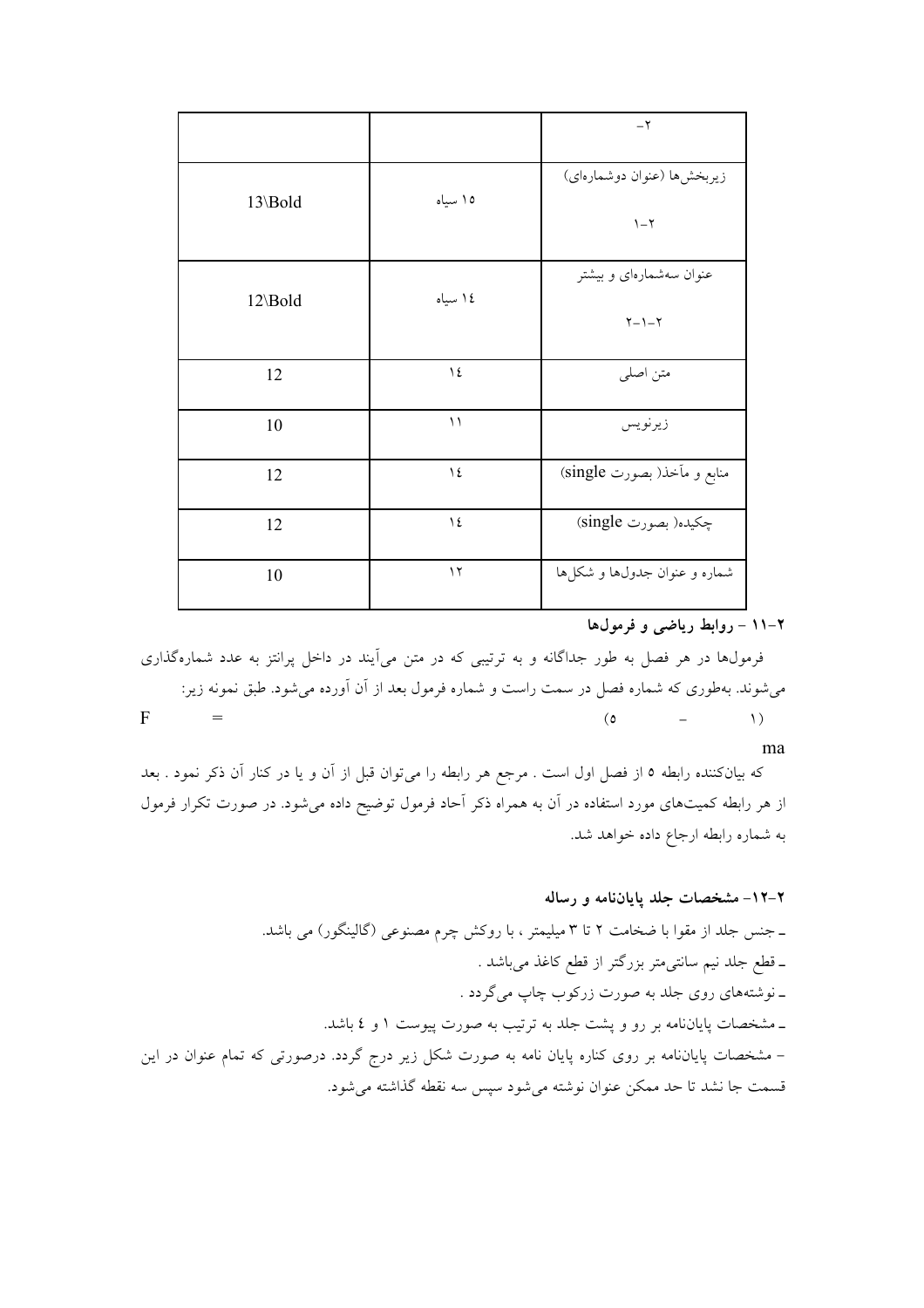

## ۳– اطلاعات کلی در مورد محتویات و نحوه نگارش هریک از بخشهای یایاننامه

.<br>پایان نامه شامل قسمتهای زیر است. توصیه می شودتعداد صفحات هر پایان نامه کارشناسی ارشد حداکثر ۱۰۰صفحه و یایان نامه دکتری ۱۵۰صفحه باشد.

٣-١- صفحه بسم ا.. الرحمن الرحيم

این صفحه به شکل ساده صفحه آرایی گردد و از به کار بردن کادر و تزئینات مختلف خودداری گردد.

# ٣-٢- صفحه عنوان صفحه عنوان شامل آرم دانشگاه زنجان، نام دانشکده، نام و نامخانوادگی نویسنده، اساتید راهنما و مشاور و تاریخ دفاع از پایاننامه یا رساله میباشد. (طبق فرم پیوست شماره ۲) چون عناوین پایاننامهها در بانکهای اطلاعاتی ماشینی و دستی حفظ می شود لازم است ضمن رسا بودن، مختصر باشند. یک پایاننامه یا رساله نمی تواند بیش از یک عنوان داشته باشد و عنوان تصویب شده با عنوان درج شده در ياياننامه بايد عيناً يكي باشد. ۳–۳– صفحات تقدیم و تقدیر هر کدام از این صفحات باید در یک صفحه جدا تهیه شود.

#### ۳-٤- چکیده فارسی

چکیده پایاننامه یا رساله باید در یک صفحه باشد و در نگارش آن نکات زیر رعایت گردد: – در چکیده باید از کلمات و عبارتهای سلیس و گویا استفاده نمود. – چکیده باید خود بهتنهایی و مستقل از متن پایاننامه گویا باشد وباید شامل هدف تحقیق ، روش کلی تحقیق، نتایج مهم ونتیجه گیری کلی باشد ودر آن از اشاره به جدولها و شکلهای پایانLنامه یا رساله خودداری شود. در چکیده همچنین باید از ذکر منابع خودداری گردد.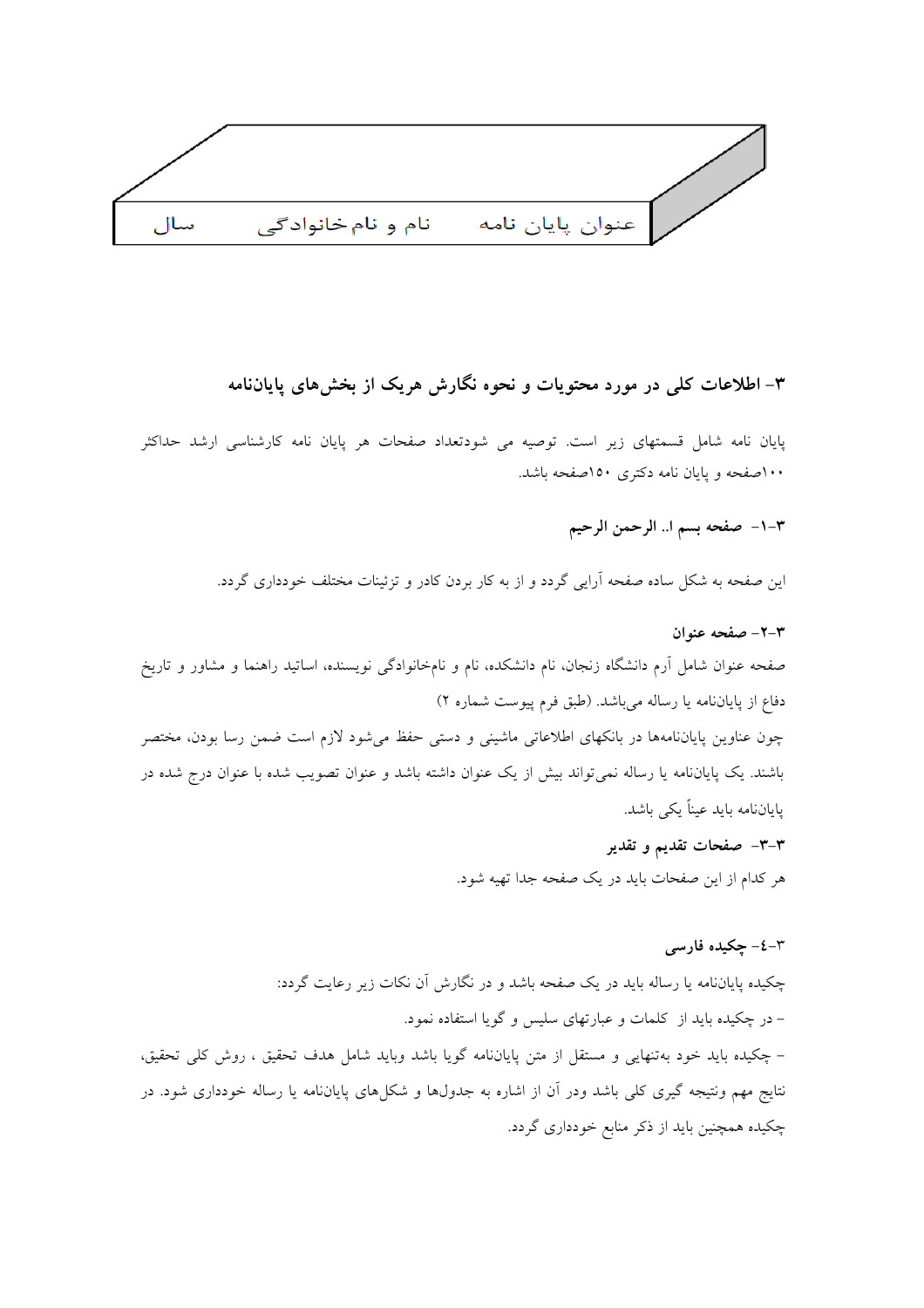– چکیده مانند قسمتهای دیگر پایاننامه باید فاقد غلطهای املایی ، نگارشی و دستور زبانی بوده و پیوستگی مطالب آن کاملاً رعایت شود.

– در چکیده از ذکر تاریخچه، زمینه تحقیق ، پیشینه تحقیق و توصیف تکنیکهای بدیهی خودداری گردد. – در چکیده سعی شود بیشتر بر روی یافتههای جدید، اصطلاحات یا فرضیه های جدید، همچنین نتایج و پیشنهادات تمرکز گردد.

– در چکیده باید از درج مشخصات مربوط به پایاننامه ( مانند عنوان، نویسنده و...) خودداری شود. – در انتهای چکیده باید کلمات کلیدی آورده شود. کلمات کلیدی راهنمای نکات مهم موجود در پایاننامه یا رساله هستند و همچنین برای طبقهبندی و جستجوی پایاننامه یا رساله مورد استفاده قرار میگیرند. بنابراین باید تا حد ممکن کلمات یا عباراتی انتخاب شوند که ماهیت و محتوی کار را به وضوح روشن کند. در ضمن سعی شود از کلماتی که در عنوان بهکار رفتهاند استفاده نشود. تعداد کلمات کلیدی نباید بیشتر از ۷ کلمه باشد.

#### ٥-٣- فهرستها

فهرست مطالب، علائم و نشانهها، جدولها و شکلها به ترتیب بعد از چکیده قرار می گیرند. در فهرست مطالب صفحات قبلی ( عنوان ،تقدیم،تشکر ، چکیده و …) ذکر نمیشود. در فهرست مطالب همچنین فهرست جدولها، شکلها و علائم با ذکر شماره صفحه شروع نوشته میشود. عناوین ذکر شده در فهرست باید عین عناوین در داخل متن اصلی باشد. فهرست منابع و ضمائم که به دنبال متن اصلی پایاننامه قرار میگیرند به صورت تیتری مجزا از فصول ديگر در فهرست مطالب نوشته مي شوند.

#### ۳-٦- مقدمه

مقدمه اولین بخش یا فصل از ساختار اصلی پایاننامه است و هدف از نوشتن آن این است که برای خواننده بصورت روشن و ساده اهمیت و موضوع تحقیق را بیان نماید. بخش مقدمه با ارائه سوابق، شواهد تحقیقی و اطلاعات موجود (با ذکر منبع) به صورت منظم و هدفدار خواننده را جهت داده و به سوی اهداف مورد نظر هدايت مي كند.

در انتهای بخش مقدمه اهداف تحقیق ذکر می گردد.

#### ۳–۷– بررسی منابع

در این قسمت به بررسی مطالعات انجام شده در مورد موضوع تحقیق پرداخته می شود. در این قسمت باید از اطاله کلام خودداری شود و مواردی که خواننده به راحتی میتواند در منابع دیگر به آن دسترسی داشته باشد ذکر نگردند و در این موارد فقط به ذکر منابع جهت مطالعه بیشتر بسنده شود.

#### ۳–۸– مواد و روش ها

در این قسمت از پایاننامه روش تحقیق یا حل مسئله ذکر میگردد. در این قسمت باید مواد و روشهای مورد استفاده (شامل مواد ، دستگاهها ، تکنیک ها، صفات مورد ارزیابی ، تصاویر، روشهای نمونه گیری و تجزیه و تحلیل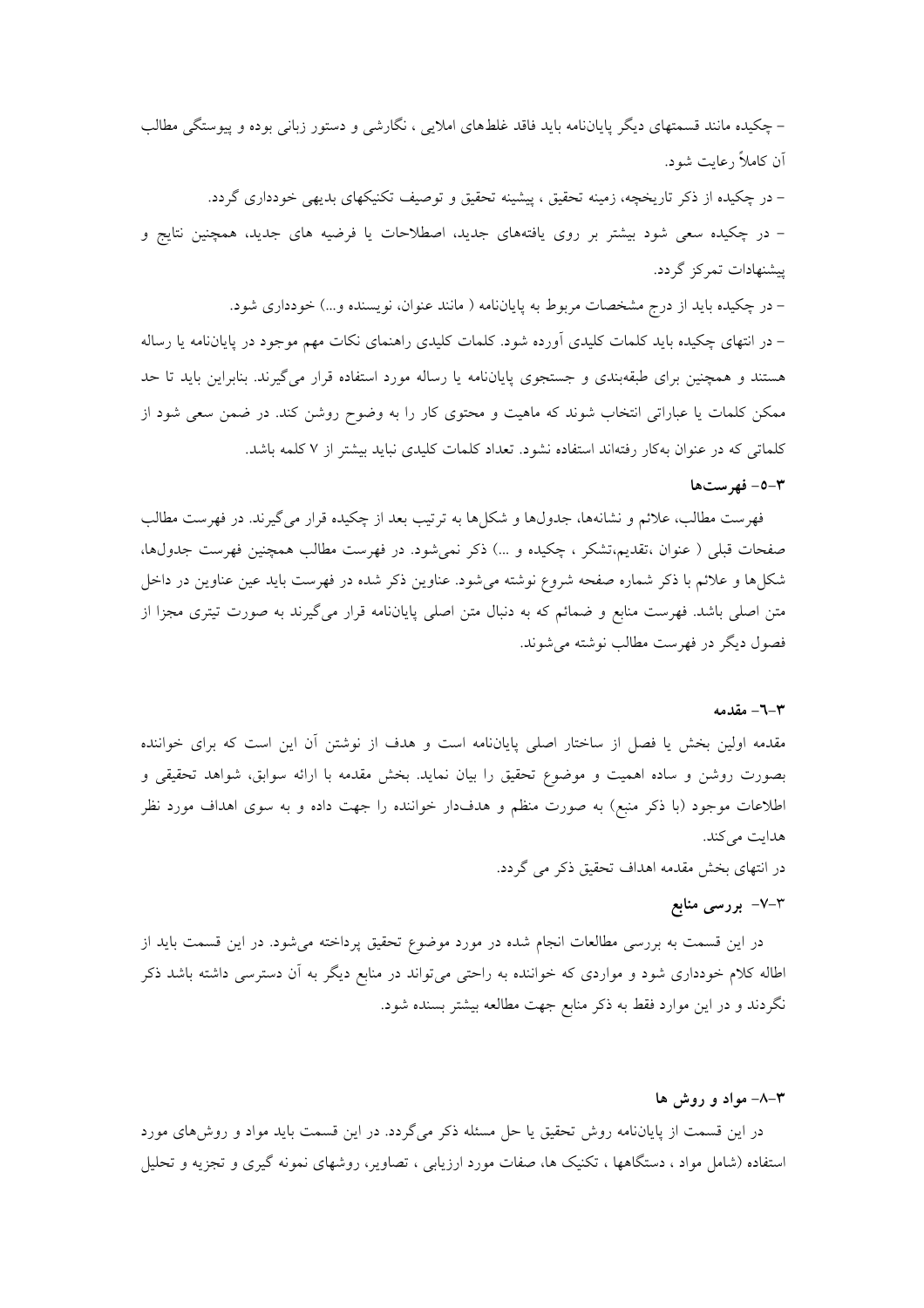آماری ، نرم افزارهای مورد استفاده و …..) به طور کامل و واضح شرح داده شده و با این حال لازم است از ذکر مطالب بدیهی پرهیز گردد. ولی اگر روش جدیدی در تحقیق استفاده شده است لازم است که به طور کامل شرح داده شو د.

#### ۴–۹– نتايج ، بحث

نتایج و بحث شامل درج یافتههای تحقیق، بحث مستدل (با ذکر منبع) و نتیجهگیری خواهد بود. نتایج و بحث را می توان با هم یا ترجیحا جداگانه تدوین کرد. جدولها و شکلها در نتایج و بحث نباید دارای اطلاعات مشابه یا تکراری باشند، دادههای جدول نباید به صورت منحنی یا نمودار تکرار شوند.

#### ۳-۱۰- نتیجهگیری کلی

در این قسمت جمع بندی نهایی از کل نتایج به دست آمده صورت میگیرد.

#### ۰۱۱– پیشنهادها

در این بخش محقق پیشنهادهای خود جهت انجام تحقیقات بعدی را بر اساس اطلاعات به دست آمده در تحقیق خود ارائه مے کند.

#### ۰۱۱– فهرست منابع

منابع مورد استفاده بر حسب حروف الفبای نامخانوادگی نگارنده (یا اولین نگارنده برای منابعی که بیش از یک نگارنده دارند) زیر هم آورده میشوند. چنانچه از یک نگارنده چندین منبع مورد مراجعه قرار گرفته باشد، ترتیب درج آنها بر حسب سال انتشار، از جدید به قدیم خواهد بود. اگر از نگارندهای چندین منبع همسال وجود داشته باشد، با گذاشتن حروف d a و c یا الف ، ب ، ج و.....در جلو سال انتشار از یکدیگر متمایز خواهند شد. در صورتی که مقالات منفرد و مشترک از یک نگارنده ارائه شود، ابتدا مقالات منفرد و سپس مقالههای مشترک آورده میشود. مقالات مشترک بر اساس ترتیب حروف الفبای نام نگارندگان بعدي مرتب مي شوند.

در مورد مقاله منفرد به ترتیب نامخانوادگی نگارنده، حرف اول اسم کوچک نگارنده، تاریخ انتشار مقاله، عنوان مقاله، عنوان اختصاري يا كامل مجله، شماره جلد، و اولين و آخرين صفحه مقاله خواهد آمد. اگر تعداد نگارندگان بیش از یک نفر باشد ابتدا نامخانوادگی نگارنده اول و حرف اول اسم کوچک نگارنده اول آورده می شود سپس نامخانوادگی نگارنده دوم و بعد از آن حرف اول اسم کوچک نگارنده دوم آورده میشود و اگر تعداد افراد بیش از دو نفر باشد اسامی بقیه افراد نیز مانند نگارنده دوم اضافه مے شو د.

در مورد کتاب به ترتیب نامخانوادگی و سپس حرف اول اسم کوچک نگارنده، تاریخ انتشار، عنوان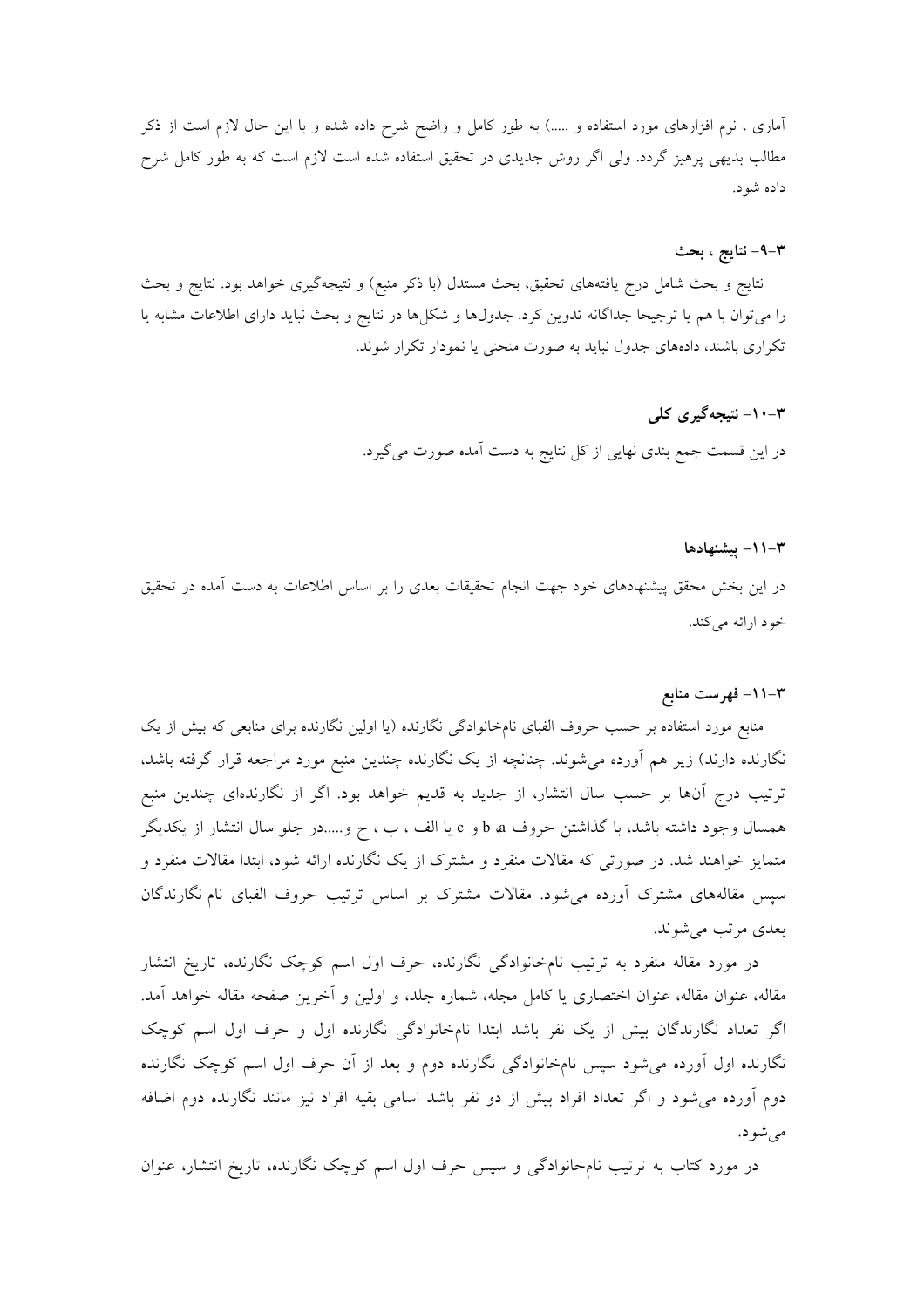کامل کتاب، شماره جلد، نام ناشر، محل انتشار و تعداد کل صفحات کتاب خواهد آمد. در مورد مقاله پا کتابهایی که بیش از یک نفر نویسنده دارند به ترتیب نامخانوادگی و حرف اول اسم اولین نویسنده و سیس اول اسم دومین و … نویسنده و پس از آن نامخانوادگی آن ها ذکر می شود. در مورد مقالهای که از یک مجموعه استخراج شده است، بعد از ذکر نام نگارنده(گان) و سال انتشار کتاب عنوان مقاله نوشته میشود و پس از قرار دادن یک نقطه و حرف "ص" یا "PP" شماره صفحههای آغاز و یایان آن قسمت با خط فاصله میان این دو، یک نقطه گذاشته می شود. سیس با نوشتن عبارت "در" و گذاشتن دو نقطه، نام ویراستار(ان) کتاب، عبارت ویراستار(ان)در داخل پرانتز، عنوان کتاب، شماره جلد، نام ناشر و محل چاپ خواهد آمد. در منابع مشابه خارجي به جاي "در"، "in" نوشته شده و بعد از نام ويراستاران ".eds" يا ".eds" مخفف "editor" يا "editors" أورده مي شود.

در مورد مرجعی که نویسنده آن مشخص نیست به جای نام نگارنده کلمه "بیiما" و در مرجع خارجی كلمه "Anonymous" ذكر خواهد شد.

منبع یا منابعی که ترجمه باشند، در فهرست منابع بایستی ابتدا نام نویسنده(گان) اصلی ذکر شود. سپس سال انتشار، عنوان كامل اثر و بعد از آن عبارت ترجمه: و سيس نام مترجم (ين) ذكر شود و بعد از آن شماره جلد، نام ناشر، محل انتشار و تعداد کل صفحات کتاب خواهد آمد.

در نوشتن عنوان مجلات حتماً باید یا در تمام موارد نام کامل مجله عنوان گردد و در مورد مجلات انگلیسی مخفف صحیح نام مجله نیز می تواند درج گردد. برای اطلاع از مخفف صحیح نام مجلات می توان از سایت زیر و یا سایتهای مشابه استفاده کرد( در هر حال یکنواختی عنوان مجلات انگلیسی باید حفظ گر دد):

http://library.caltech.edu/reference/abbreviations

در ادامه به ذکر مثالهای مختلف در این زمینه پرداخته می شود.

#### مقالات در مجلههای علمی استاندارد

Bordoli, J. M. and Mallarino, A. P. 1998. Deep and shallow banding of phosphorous and potassium as alternatives to broadcast fertilization for no-till corn. Agronomy Journal. 90: 27-33.

Brodribb, T. 1996. Dynamics of changing intercellular CO2 concentration (Ci) during drought and determination of minimal function Ci. Plant physiology 111: 179-185.

Ozturk, A. and Aydin, F. 2004. Effect of water stress at various stages on some quality characteristics of winter wheat. Journal of Agronomy and Crop Science. 190: 93-99.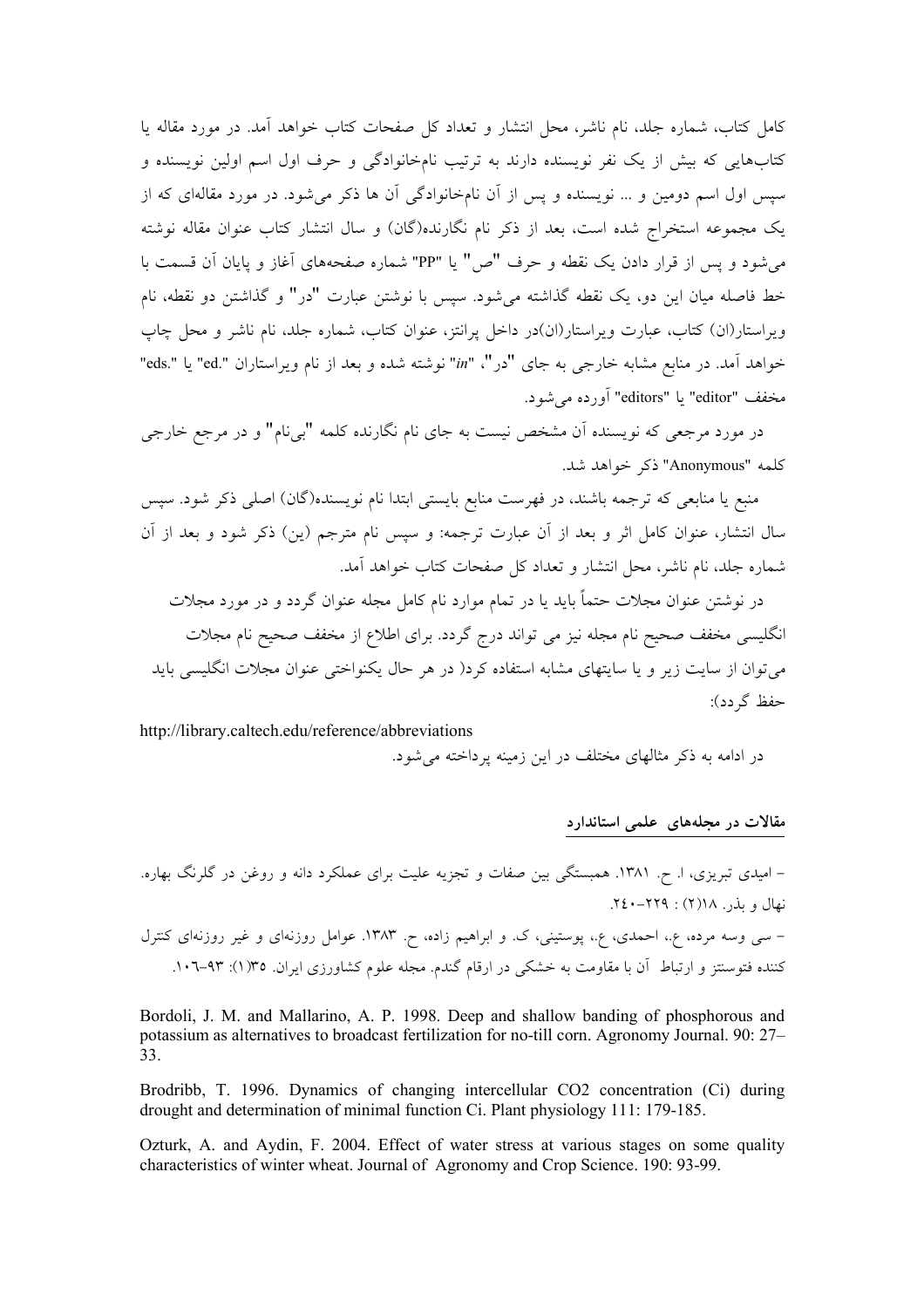#### مقالات در نشریات غیر انگلیسی با چکیده انگلیسی

Rosolem, C. A., Silverio, J. C. O. and Primaves, O. 1982. Foliar fertilization of sovbean: II. Effects of NPK and micronutrients. (In Portuguese with English abstract.) Pesq. Agropec. Bras. 17: 1559-1562.

كتاب

كتاب تأليفى به زبان فارس*ى* 

خداینده، ن. ۱۳۷۷. زراعت غلات. انتشارات دانشگاه تهران، تهران.

امید بیگی، ر. ۱۳۸۵. تولید و فراوری گیاهان دارویی .جلد دوم. انتشارات آستان قدس رضوی. مشهد.

#### كتاب ترجمه

پولمن، جی. ام. و اسلپر، دی. ای. ۱۳۸۰. اصلاح گیاهان زراعی. ویرایش چهارم. ترجمه ارزانی، ا. مرکز نشر. دانشگاه صنعتی اصفهان اصفهان.

#### كتاب انگليسى

Dzombak, D. A. and Morel, F. M. 1990. Surface complexation modeling: Hydrous ferric oxide. John Wiley & Sons. New York.

Sansome, F. W. and Philipp, J. 2007. Recent advances in plant genetics  $(2^{nd}$  ed.). Michigan: Blakiston's Son & Co., Michigan

فصلی از یک کتاب (که هر فصلی نویسنده جداگانه دارد)

کافی، م. ۱۳۸۷. فیزیولوژی تولید محصولات زراعی. در: کوچکی، ع. و خواجهحسینی،م. (ویراستاران). زراعت نوین. ص ۳۸۸–۶۱۹. انتشارات جهاد دانشگاهی مشهد. مشهد.

Barrs, H. D. 1968. Determination of water deficits in plant tissues. pp 235–368. In: Kozolyski T. (ed.), Water Deficits and Plant Growth, Vol 1, Academic Press, New Delhi.

Huang, B. 2000. Role of morphological and physiological characteristic in drought resistance of plants. pp: 39-64. In: Willkinson, R. E. (ed.) Plant Environmental interaction. Marcel Dekker Inc. New York.

Johnson, D. W. and Todd, D. E. 1998. Effects of harvesting intensity on forest productivity and soil carbon storage. p. 351-363. In Lal, R., Kimble, J. M., Follett, R.F. and Stewart, B. A. (eds.). Management of carbon sequestration in soils. Advances in Soil Science. CRC Press, Boca Raton, FL.

مقاله در مجموعه مقالات کنفرانسرها، سمپوزیومها و کارگاههای آموزشی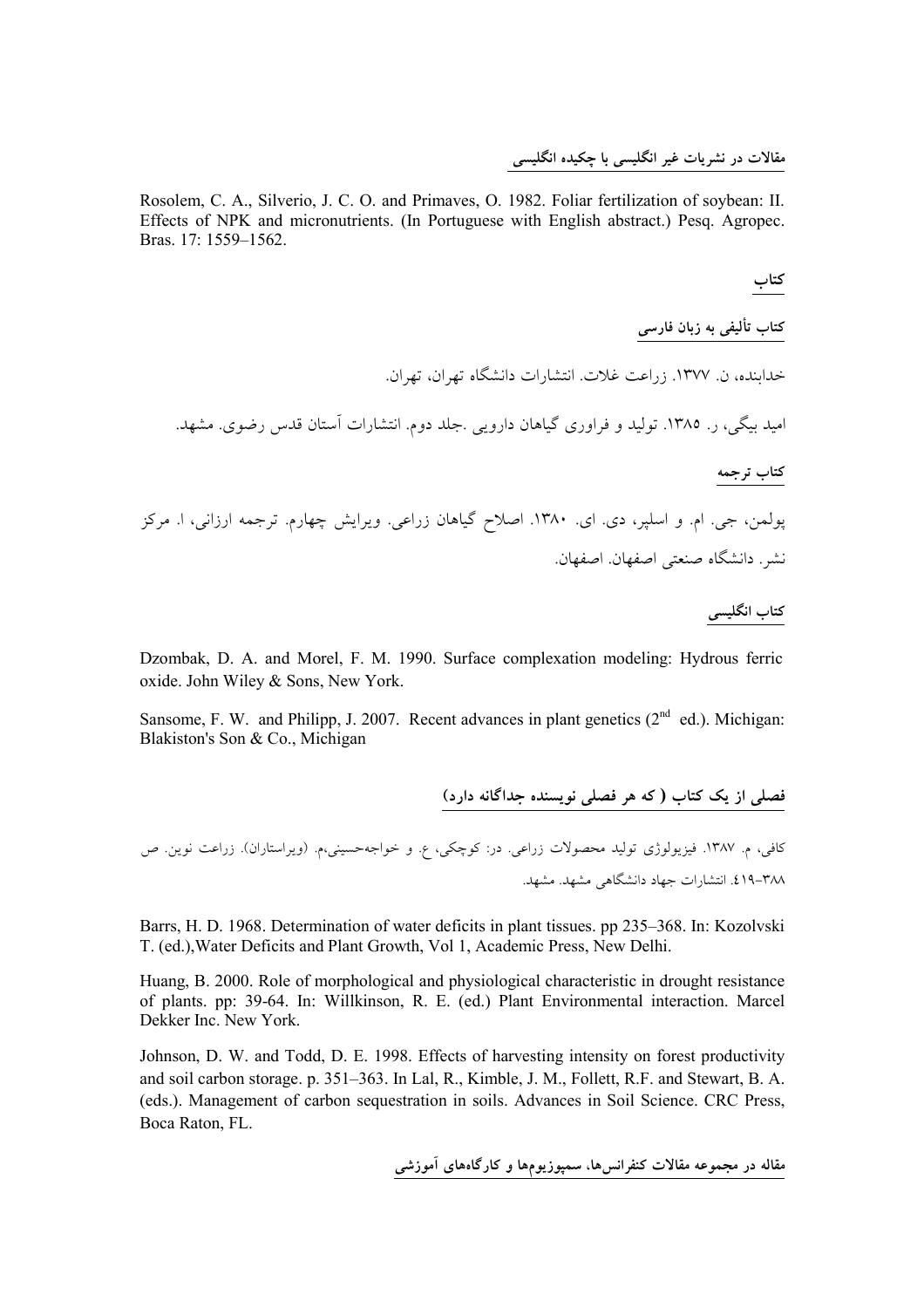Power, J. F. and Biederbeck, V. O. 1991. Role of cover crops in integrated crop production systems. p. 167-174. In W. L. Hargrove (Ed.) Cover crops for clean water. Proc. Int. Conf., Jackson, TN. 9–11 Apr. 1991. Soil and Water Conserv. Soc., Ankeny. IA.

پايان نامه زمانی، ا. ۱۳۸۸. بررسی برخی جنبههای مورفولوژیکی و فیزیولوژیکی پیری در بذر گلرنگ. پایاننامه کارشناسے ارشد، دانشکدہ کشاورزی دانشگاہ تھران.

Kirkegaard, J. A. 1990. Effect of compaction on the growth of pigeon pea on clay soils. Ph. D. Thesis. Univ. of Queensland, St Lucia, QLD, Australia.

مقالات در مجله های اینترنتی

Doerge, T. A. 2002. Variable-rate ntirogen management creates opportunities and challenges for corn producers. Available at www.plantmanagementnetwork.org/cm/.Crop Manage. doi:10.1094/cm-2002-0905-01-RS.

Kampf. S. K., Salazar, M. and Tyler, S.W. 2002. Preliminary investigations of effluent drainage from mining heap leach facilities [Online]. Available at www.vadozezonejournal. org. Vadose Zone J. 1:186-196.

Zhang, Q., Davis, L. C. and Erickson, L. E. 1998. Effect of vegetation on transport of Available groundwater and nonaqueous-phase liquid contaminants. at www.engg.ksu.edu/HSRC/JHSR/. J. Hazard. Subst. Res. 1:Article 8.

وب سایت یک سازمان بدون نام نگارنده

آمارنامــه کشــاورزی. ۱۳۸٦. وزارت جهــاد کشــاورزی. دفتــر آمــار و فنــآوری اطلاعــات. قابــل دســترس در: http://www.agri-jahad.ir

Food and Agriculture Organization. 2008. Agricultural biodiversity in FAO. Available at: http://www.fao.org/biodiversity

نرم افزار و منابع مربوط به نرم افزار

Fick, G. W. 1981. ALSIM 1 (LEVEL 2) user's manual. Agron. Mimeo 81-35. Dep. of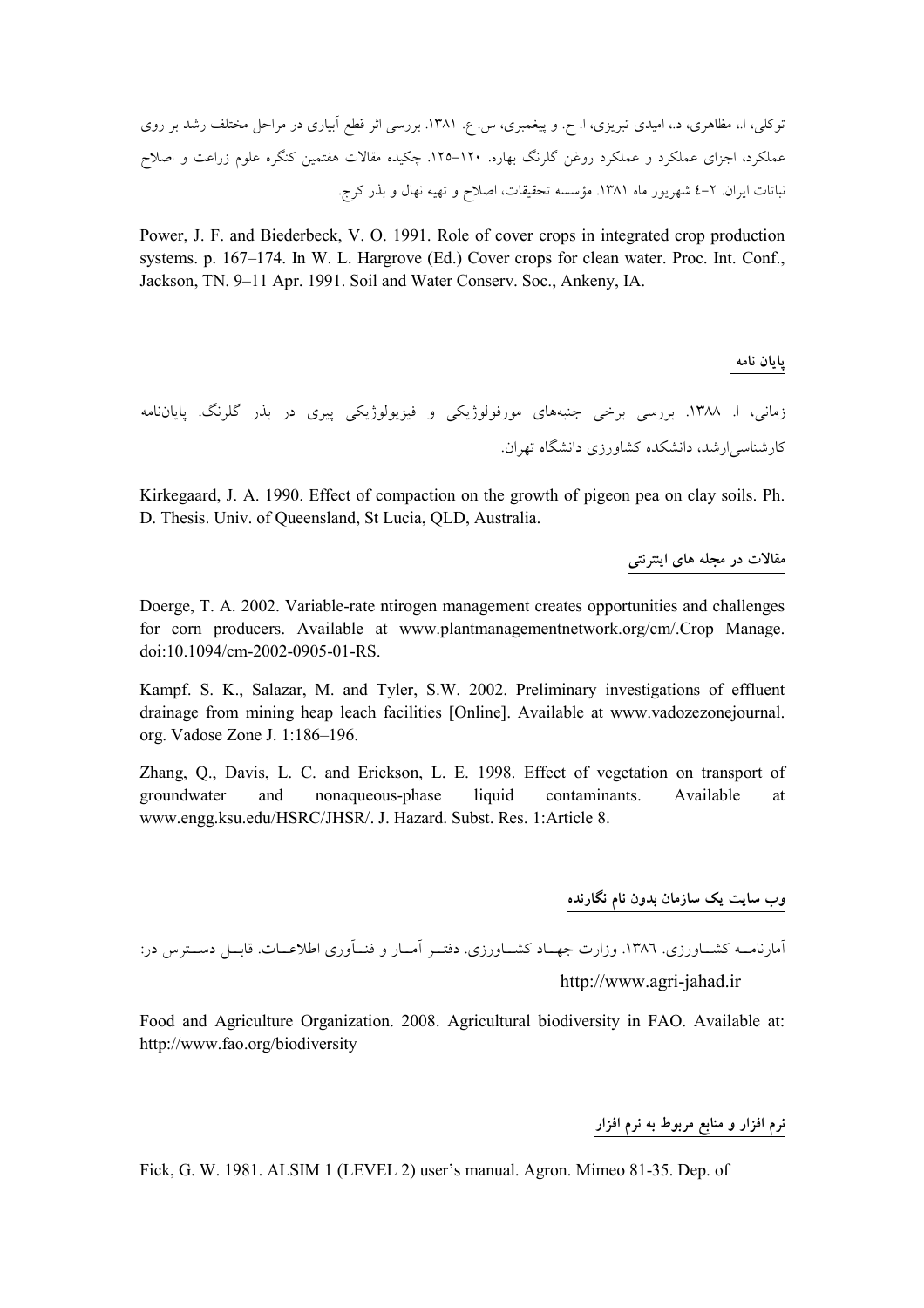Agron., Cornell Univ., Ithaca, NY. USA.

Minitab. 1998. MINITAB 12. Minitab, State College, PA.USA.

SAS Institute. 1994. The SAS system for Windows. Release 6.10. SAS Inst., Cary, NC. USA.

پیوست ۱ (طرح روی جلد)

| آرم دانشگاه                                               |
|-----------------------------------------------------------|
| نام دانشکده (B lotus 13)                                  |
| نام گروہ (B lotus 12)                                     |
| رساله (پایاننامه) برای دریافت درجهٔ دکتری (کارشناسی ارشد) |
| در رشتهٔ                                                  |
| $(B$ lotus 12)                                            |
| عنوان پایانفامه                                           |
| (B titr 16 bold)                                          |
| تحقیق و نگارش                                             |
| $(B$ lotus $14)$                                          |
|                                                           |
| نام كامل نويسنده                                          |
| (B lotus 15 Bold)                                         |
| استاد(اساتيد) راهنما                                      |
| $(B$ lotus $14)$                                          |
| نام استاد(اساتید) راهنما                                  |
| (B lotus 15 Bold)                                         |
| تاريخ دفاع                                                |
| $(B$ lotus $14)$                                          |
| شماره پایاننامه                                           |
| (B lotus 14)                                              |
|                                                           |
|                                                           |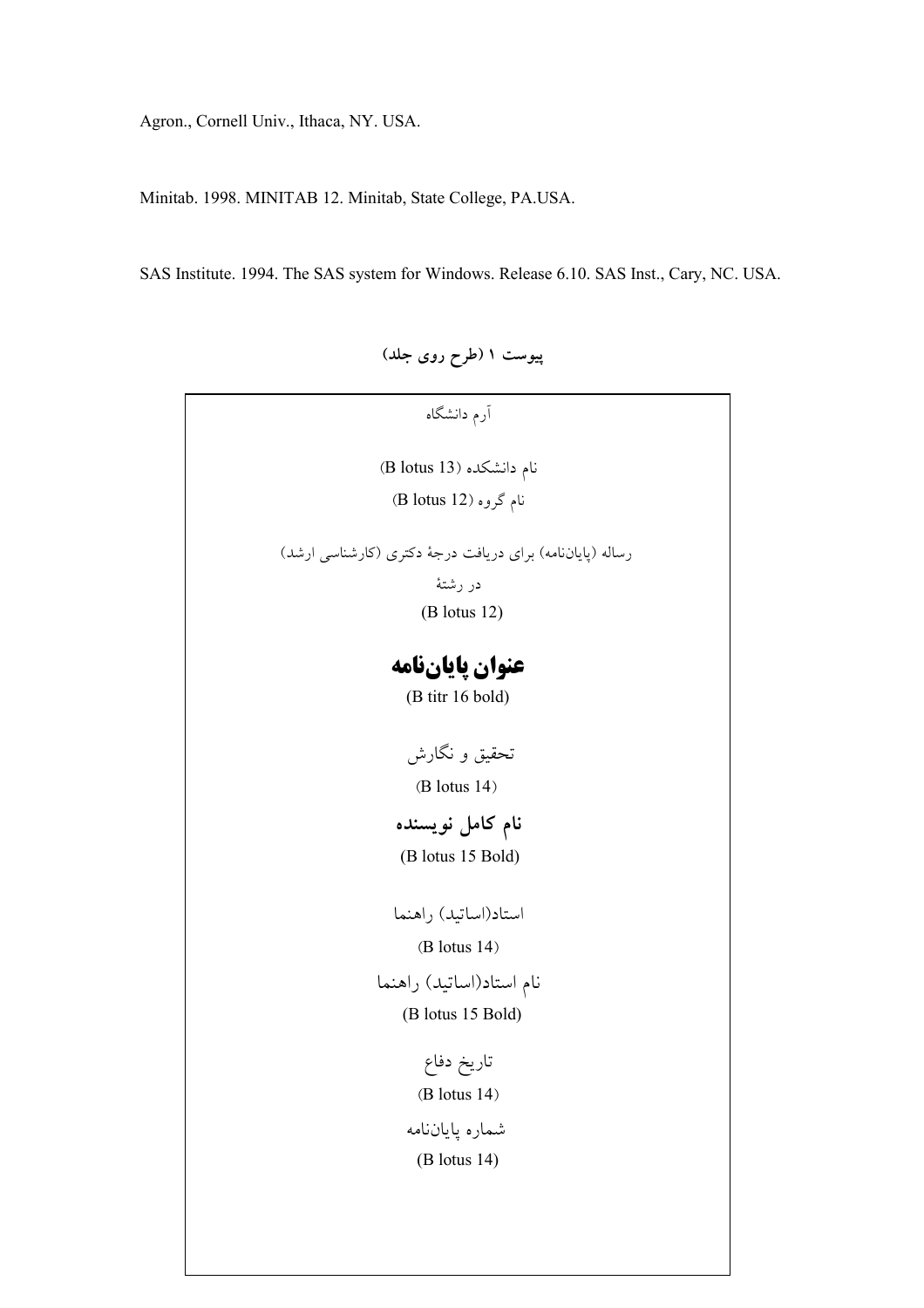پيوست ٢ (صفحه عنوان)

آرم دانشگاه

نام دانشکده (B lotus 13) نام گروہ (B lotus 12)

رساله (پایاننامه) برای دریافت درجهٔ دکتری (کارشناسی ارشد)

در رشتهٔ

 $(B$  lotus 12)

## عنوان پایاننامه

(B titr 16 bold)

تحقیق و نگارش  $(B$  lotus  $14)$ 

## نام كامل نويسنده

(B lotus 15 Bold)

استاد(اساتيد) راهنما

 $(B$  lotus  $14)$ 

نام استاد(اساتید) راهنما (B lotus 15 Bold)

استاد(اساتید) مشاور  $(B$  lotus 14) نام استاد(اساتید) مشاور (B lotus 15 Bold) تاريخ دفاع  $(B$  lotus 14)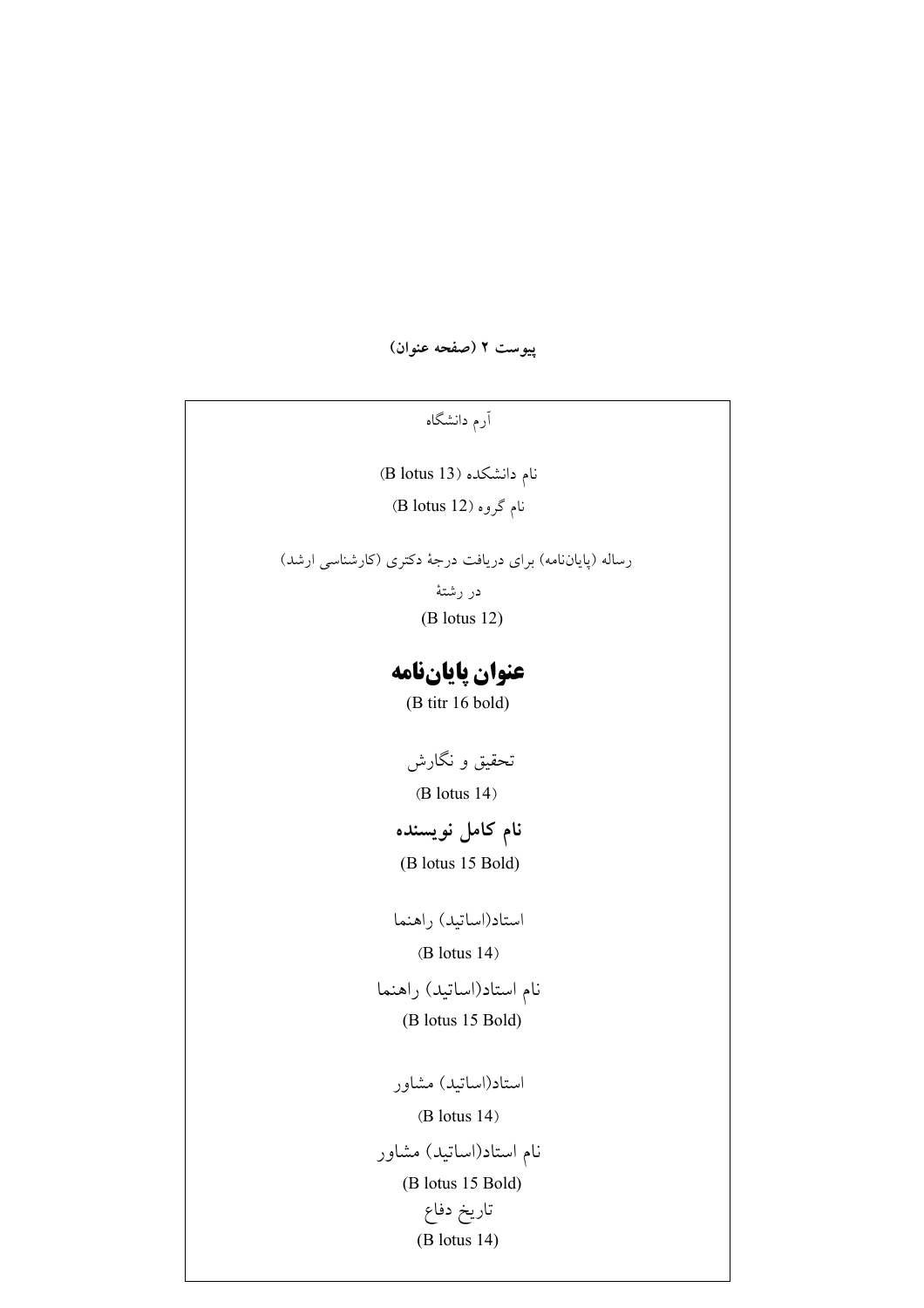**(5\$; @ -:4) 3 [ \$**

University of Zanjan (Times new Roman 13) Faculty (Times new Roman 12) Department (Times new Roman 11)

A thesis presented for the degree of M. Sc. (or Ph. D.) in

> The name of the discipline (Times new Roman 12)

## **Thesis title**

(Times new Roman 18 Bold)

By (Times new Roman 13) Author (Times new Roman 14 Bold)

Supervisor (Times new Roman 13) Supervisor name (Times new Roman 14 Bold)

Advisor (Times new Roman 13) Advisor name (Times new Roman 14 Bold)

> Month and year (Times new Roman 12)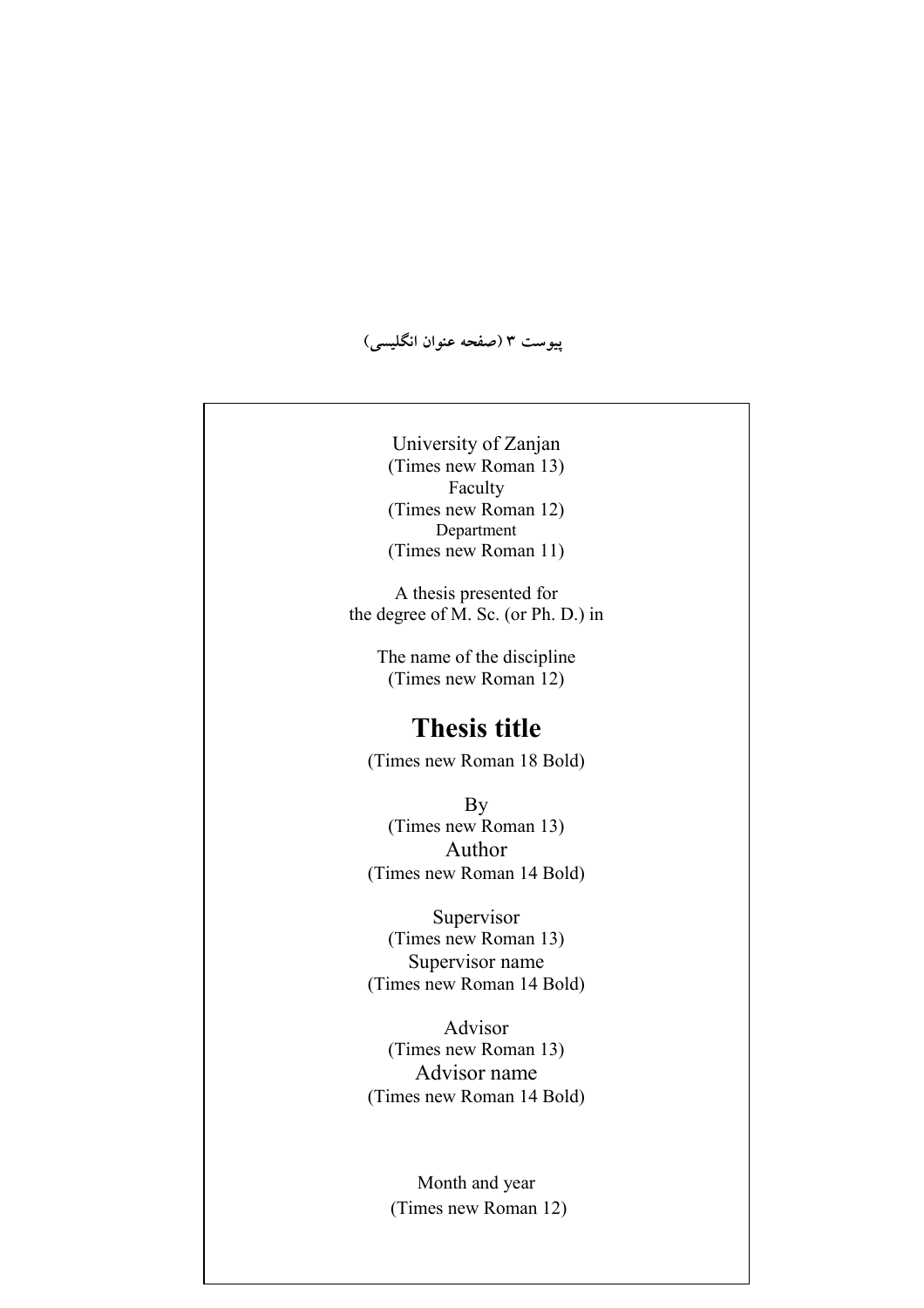**(5\$; ;B [ fW) 4 [ \$**

University of Zanjan (Times new Roman 13) Faculty (Times new Roman 12) Department (Times new Roman 11)

A thesis presented for the degree of M. Sc. (or Ph. D.) in

> The name of the discipline (Times new Roman 12)

## **Thesis title**

(Times new Roman 18 Bold)

By (Times new Roman 13) Author (Times new Roman 14 Bold)

Supervisor (Times new Roman 13) Supervisor name (Times new Roman 14 Bold)

Month and year Thesis no.

(Times new Roman 12) (Times new Roman 12)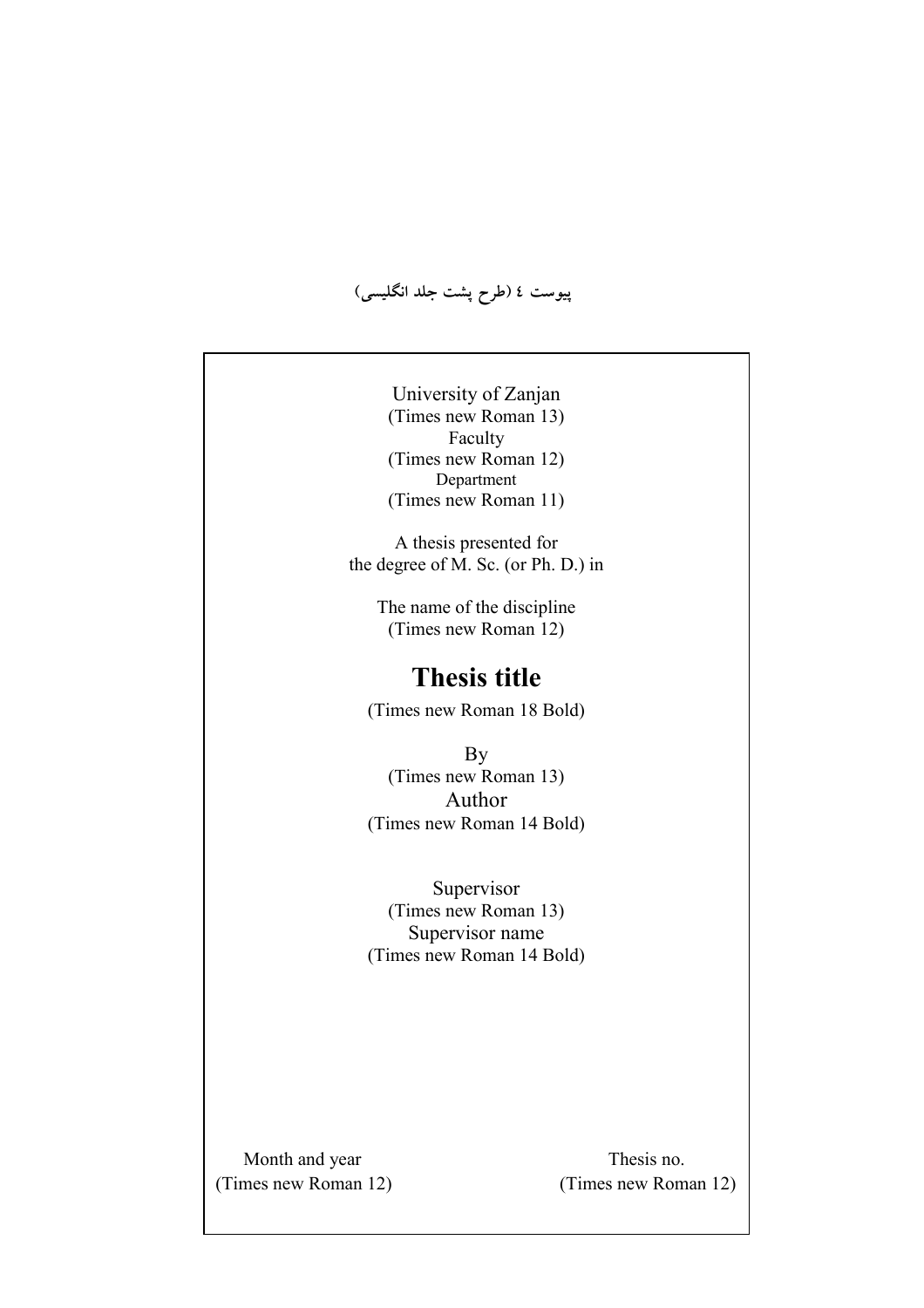

دانشکده کشاورزی گروه زراعت و اصلاح نباتات

نمونه روى جلد پاياننامه

پایاننامه جهت دریافت درجه کارشناسی ارشد (.M. Sc) در رشته زراعت

تأثیر پیشتیمار با سالیسلیک اسید بر برخی خصوصیات مورفولوژیک گلرنگ (Carthamus tinctorius L.) تحت تنش کم آبی

تحقیق و نگارش رامين بالجانى

استاد راهنما دکتر فرید شکاری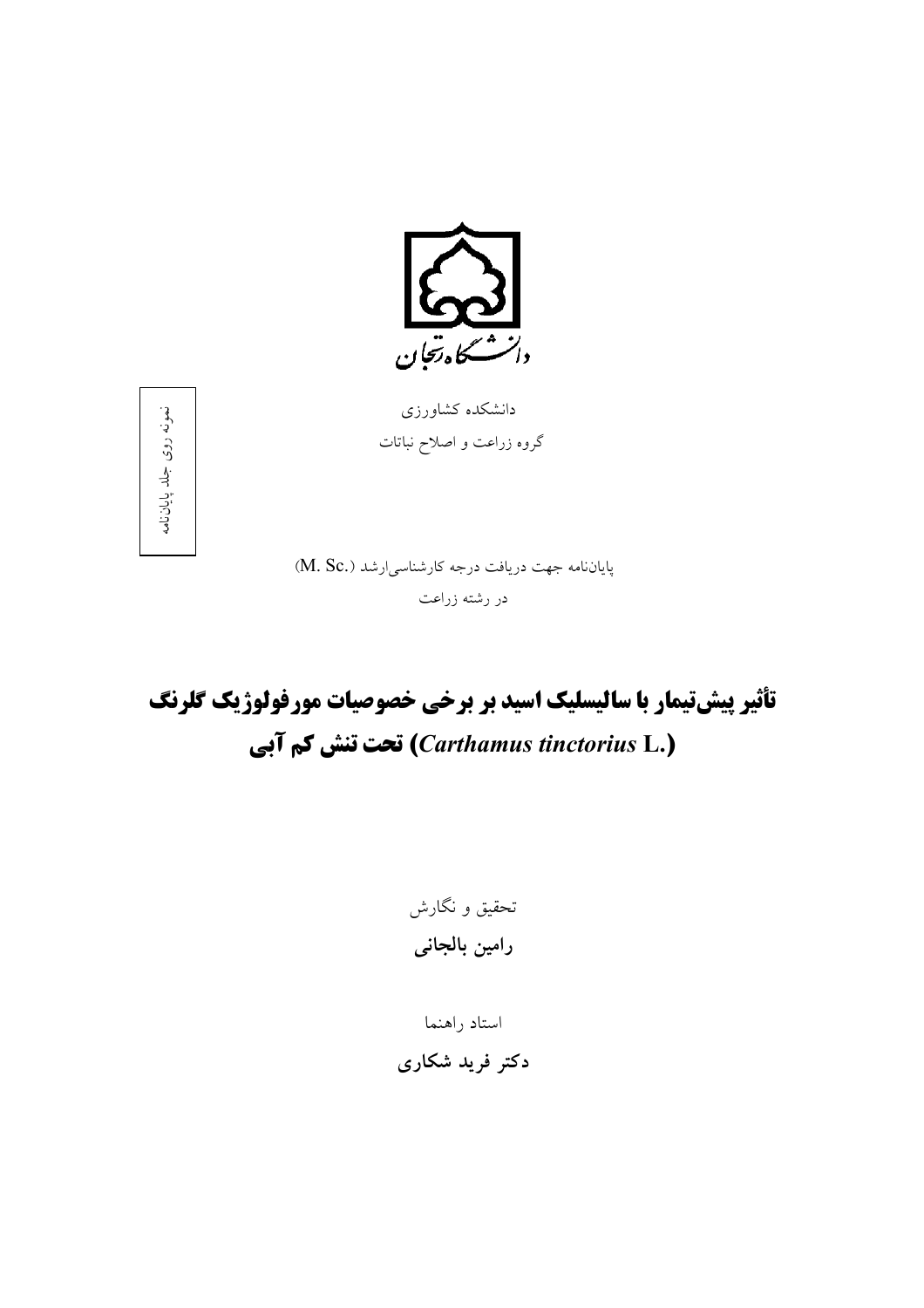پاييز ۱۳۸۹



دانشکده کشاورزی گروه زراعت و اصلاح نباتات



پایاننامه جهت دریافت درجه کارشناسی ارشد (.M. Sc) در رشته زراعت

# تأثیر پیشتیمار با سالیسلیک اسید بر برخی خصوصیات مورفولوژیک گلرنگ (Carthamus tinctorius L.) تحت تنش كم آبي

تحقیق و نگارش رامين بالجانى

استاد راهنما دکتر فرید شکاری

اساتيد مشاور دكتر جلال صبا مهندس كامران افصحى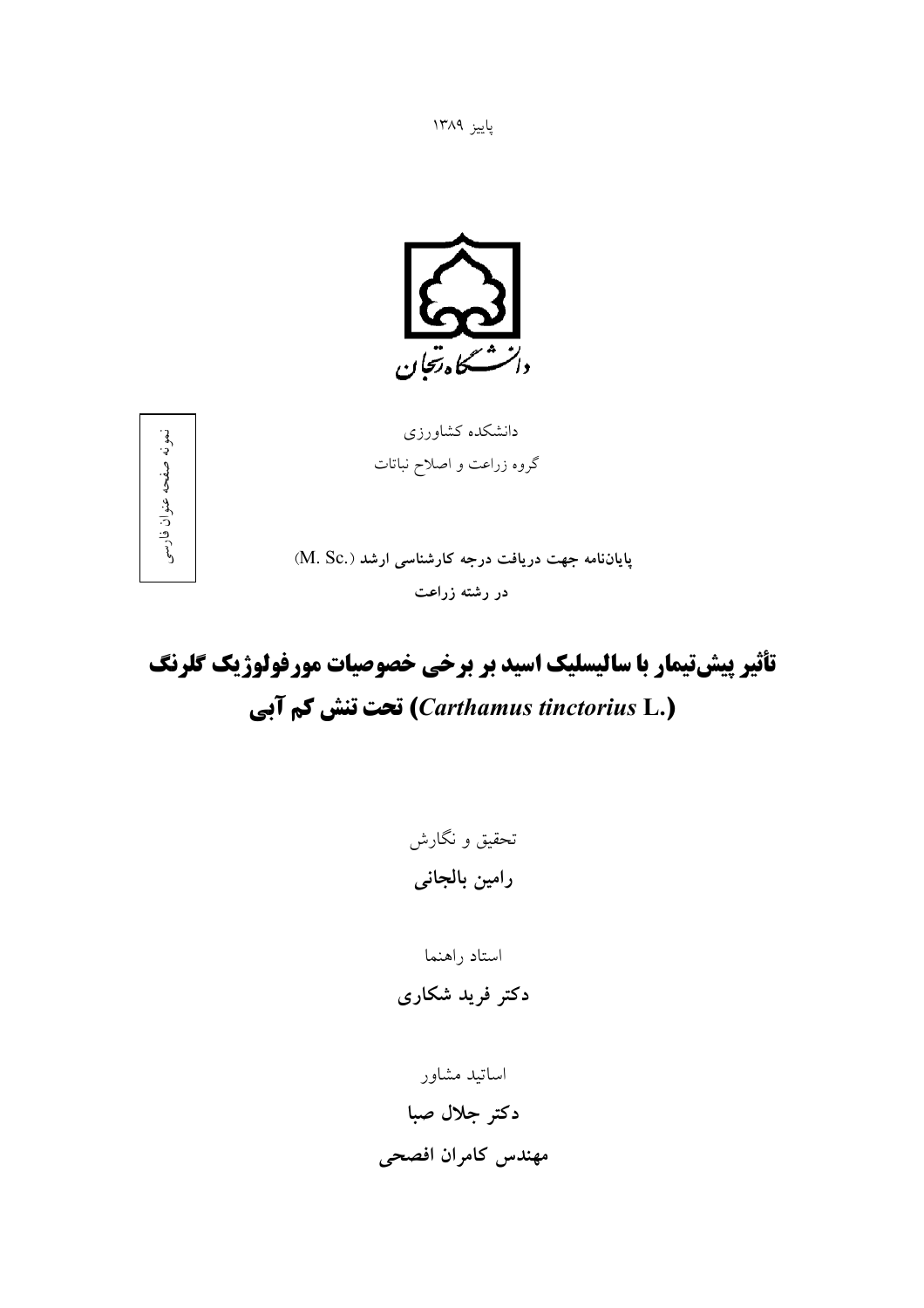بهار ۱۳۸۹



University of Zanjan Faculty of Agriculture Department of Agronomy and Plant Breeding



A thesis presented for the degree of M. Sc. in Agronomy

# **Effects of priming with salicylic acid on some morphological and physiological traits of safflower (***Carthamus tinctorius* **L.) under water deficit stress**

By **Ramin Baljani** 

Supervisor **Farid Shekari** 

Advisors **Jalal Saba Kamran Afsahi** 

Fall 2011